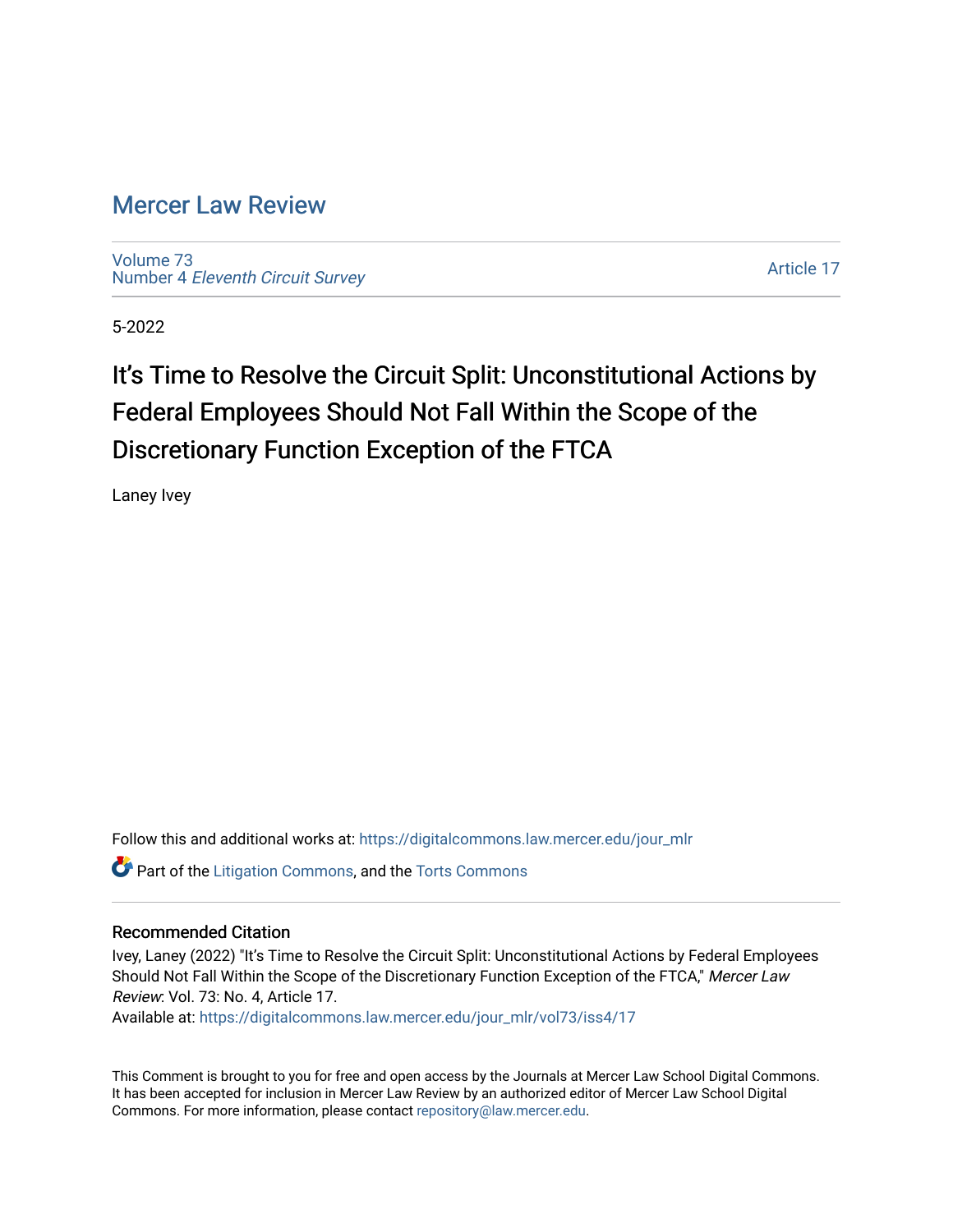# **It's Time to Resolve the Circuit Split: Unconstitutional Actions by Federal Employees Should Not Fall Within the Scope of the Discretionary Function Exception of the FTCA**

## **Laney Ivey\***

#### I. INTRODUCTION

The Federal Torts Claims Act (FTCA) is an avenue for United States citizens to sue the federal government for torts committed by government employees within the scope of their work. Congress designed the FTCA to allow citizens to overcome the doctrine of sovereign immunity, which allows citizens to recover from injuries suffered at the hands of government agents. Under the FTCA, there are exceptions where recovery is not allowed; the most prominent exception is known as the discretionary function exception, under which discretionary actions by government employees are immune from liability under the FTCA.

The intent of the discretionary function exception is to keep the courts from second guessing discretionary actions by executive employees, and to keep executive employees from being hesitant to

1351

<sup>\*</sup>I would first like to thank my Comment advisor, Professor Jim Fleissner, for his constant support and assistance throughout the writing process. His knowledge and expertise were invaluable in the construction of this Comment. A big thank you also to my parents, Mark and Sonia Ivey, for their steadfast love and support throughout all of my law school endeavors. A final thanks to Ben Tuten who has supported and encouraged me every step of the way.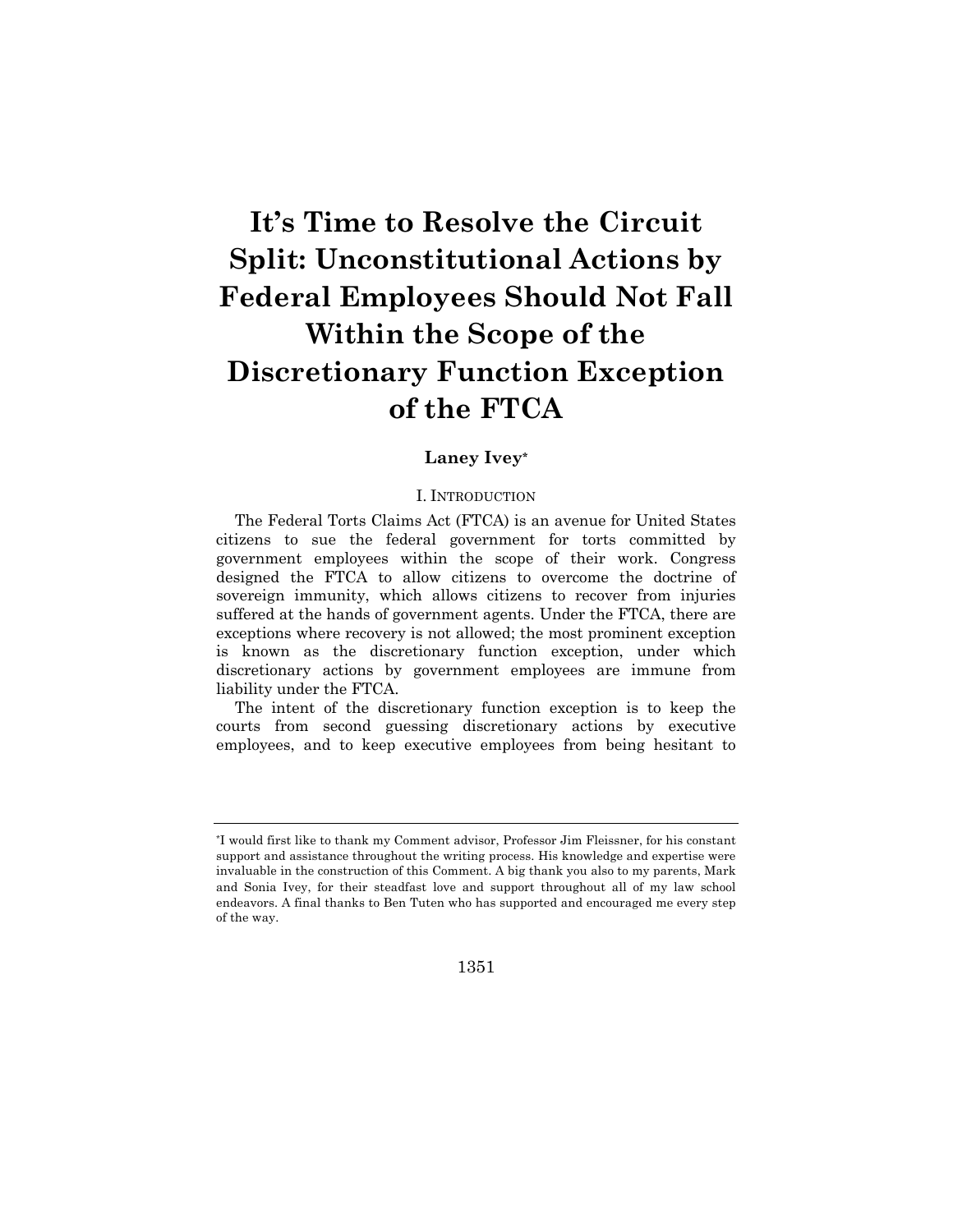exercise discretion for fear of liability.<sup>1</sup> The scope of the discretionary function exception is much litigated and one legal issue that has arisen is whether unconstitutional actions by an executive official can ever fall within the exception. There is currently a circuit split regarding whether unconstitutional actions fall within the exception. The First, Third, Eighth, Ninth, and D.C. Circuits all believe unconstitutional actions should not fall within the exception, while the Seventh and Eleventh Circuits believe they should. The Supreme Court of the United States has yet to weigh in on the issue and has not commented on the ambiguity surrounding the exception in over twenty-five years. This Comment will argue that unconstitutional actions are outside the scope of discretion provided by the exception, and therefore should be excluded from the exception.

From the inception of the FTCA, the scope and implication of the discretionary function exception has been extensively litigated. Faced with a lack of clarity in the statute, courts have wrestled with articulating the functions that Congress intended to be "discretionary," and thus prohibiting civil liability. The underlying theme throughout the cases debating the discretionary function exception is that the core purpose of the FTCA is to hold the Government responsible for the harm it causes.

The FTCA radically changed the way citizens seek relief for their claims against the government. Before the adoption of the FTCA, citizens could not sue the federal government for negligent acts committed by a government official. Sovereign immunity protected these officials, regardless of how egregious their actions were.2 While there were options available to citizens seeking relief, they were limited to seeking a private action bill.3 Hoping to make a change, which would allow for Americans to seek redress for tortious actions by the government, Congress passed the FTCA.4

The goal of this Article is to expound on various courts' interpretations of the discretionary function exception, and to offer an opinion on the current divide, as well as a workable test which would remedy the confusion surrounding the exclusion of unconstitutional actions from the exception. First, this Article discusses the history of sovereign immunity within the United States, and the process a citizen would have to undertake to seek redress in a suit against a government

<sup>1.</sup> KEVIN M. LEWIS, CONG. RSCH. SERV., R45732, THE FEDERAL TORTS CLAIMS ACT (FTCA): A LEGAL OVERVIEW 18 (2019).

<sup>2</sup>*. Id.*

<sup>3</sup>*. Id.* at 4.

<sup>4</sup>*. Id.* at 4–5.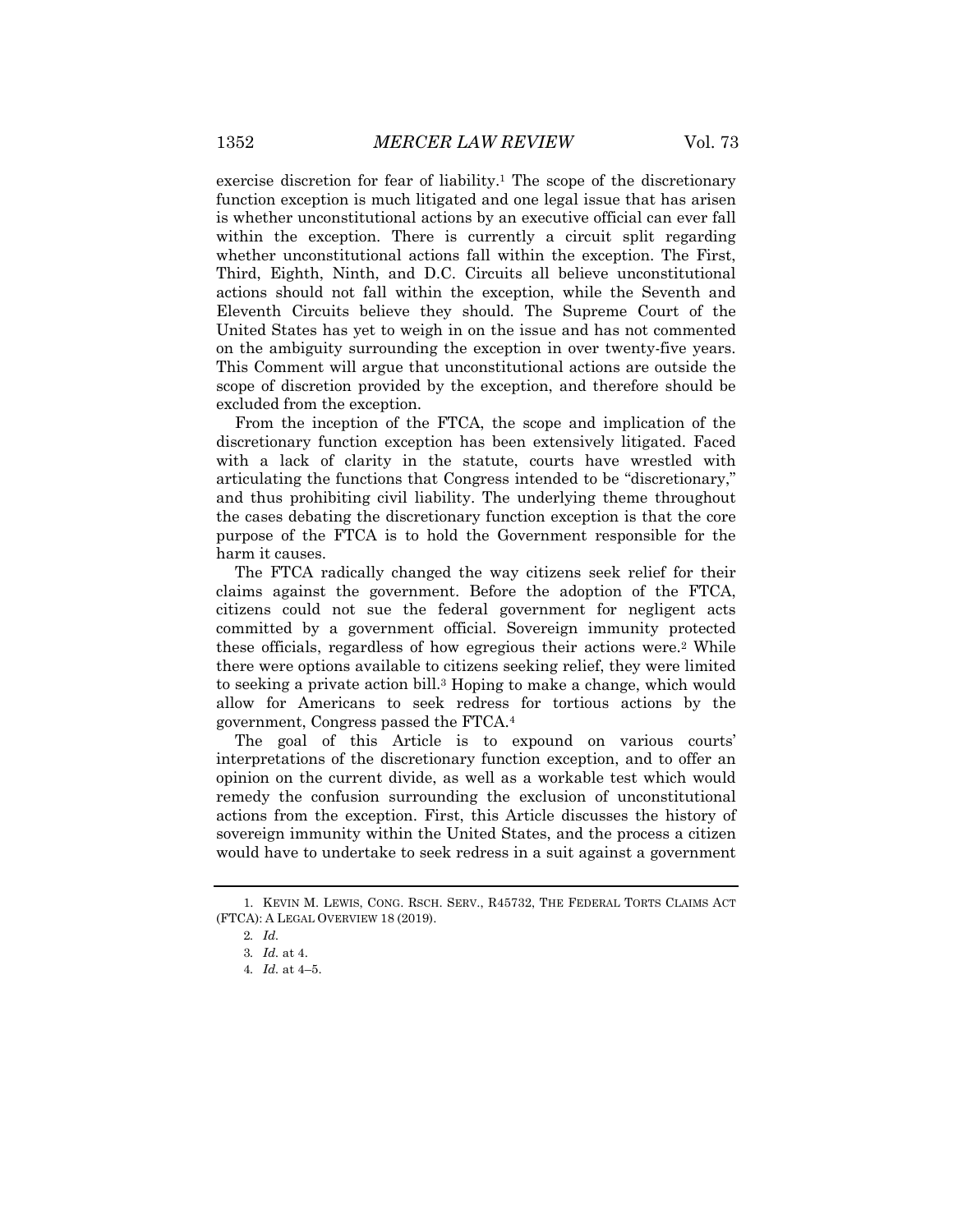entity. Next, it will address the FTCA and its creation, along with Congress's considerations in their drafting of the legislation.

Following the background of the FTCA, the focus will shift to the discretionary function exception. This Comment will address the function and purpose of the exception, as well as the test commonly used in cases where sovereign immunity and a discretionary action are at play. This Comment will then turn to the different stances of the judicial circuits who have issued opinions regarding whether unconstitutional actions by a government employee fall within the scope of the discretionary function exception. Finally, this Comment will offer a solution to the split, commenting on the need for a Supreme Court opinion clarifying the discretionary function exception and highlighting the three main areas of contention and the concerns of those for the inclusion.

#### II. BEFORE AND AFTER THE FEDERAL TORTS CLAIMS ACT

#### *A. The History of Sovereign Immunity and Redress for Torts Claims Prior to the FTCA*

Sovereign immunity is a key foundation of the FTCA.5 The doctrine of sovereign immunity permits a sovereign state or entity to be sued only to the extent that it has consented to being sued, and such permission can only be given by the legislative branch.6 "Thus, except as Congress has consented to a cause of action against the United States, 'there is no jurisdiction . . . in any . . . court to entertain suits against the United States.'"7 This body of law is the shield protecting the United States from suit.

Before the creation of the FTCA, or any other applicable waiver of sovereign immunity, Americans injured by torts of government officials could not sue the government for damages resulting from their injuries.8 However, this did not leave Americans without a remedy, as the First Amendment guaranteed their right to petition the government for redress.9 The issue of establishing an efficient way for Americans to seek redress is not new. Even in the beginning years of the country,

<sup>5</sup>*. See* Paul F. Figley, & Jay Tidmarsh, *The Appropriations Power and Sovereign Immunity,* 107 MICH. L. REV. 1207 (2009).

<sup>6.</sup> Figley, Paul F., *Understanding the Federal Tort Claims Act: A Different Metaphor*, 44 TORT TRIAL & INSURANCE PRACTICE LAW JOURNAL 1105, 1107 (2009).

<sup>7.</sup> United States v. Testan, 424 U.S. 392, 399 (1976) (quoting United States v. Sherwood, 312 U.S. 584, 587–88 (1941)).

<sup>8</sup>*. See generally* Cohens v. Virginia, 19 U.S. 375, 411–12 (1821).

<sup>9.</sup> U.S. CONST. amend. I.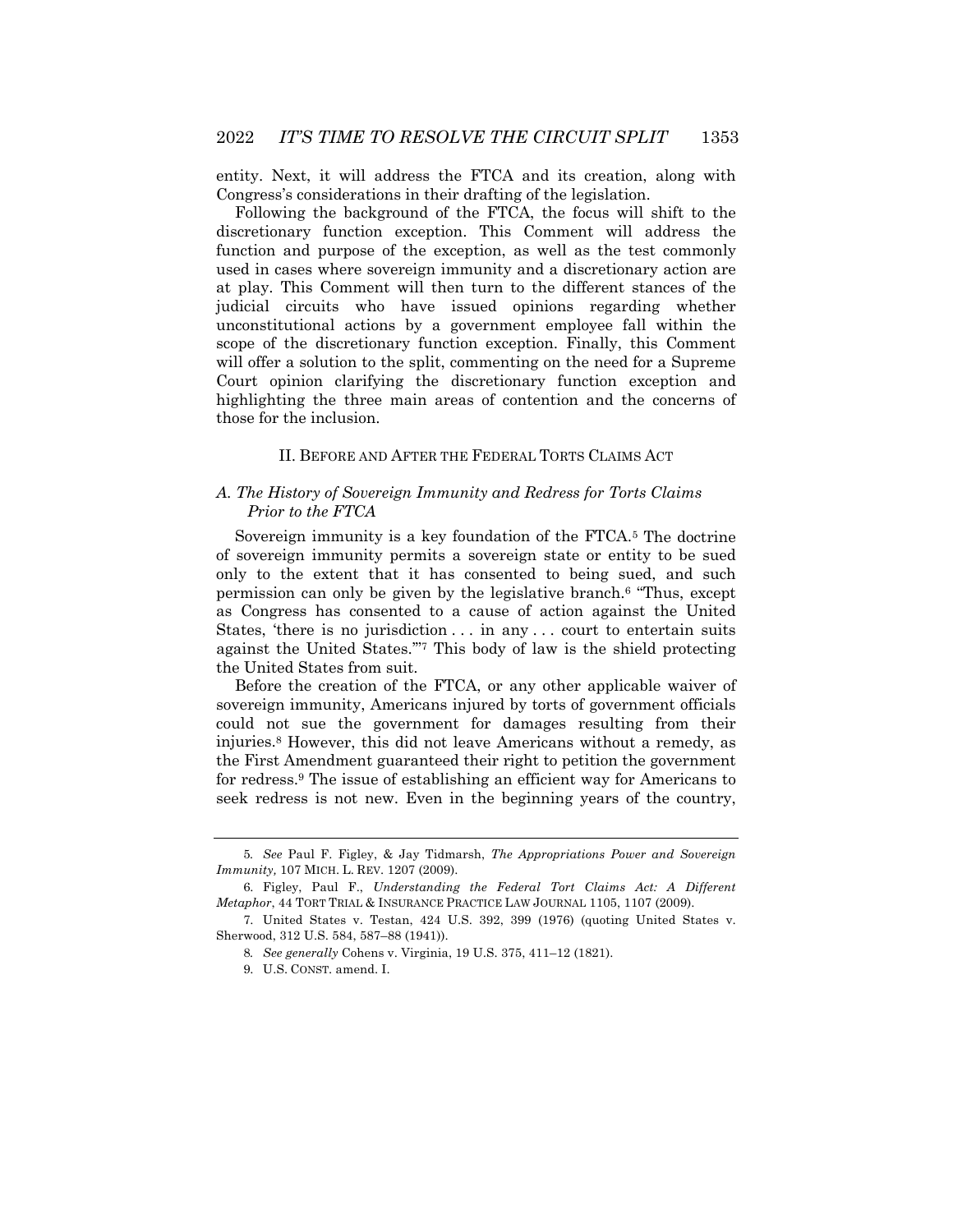citizens petitioned Congress for special legislation which would grant an avenue for financial recovery for injuries caused by the federal government.10 However, time proved that the legislative process was illsuited for resolving tort claims, with many leaders calling for a change.11

Congress introduced and adopted a wide variety of remedies for a range of claims, however, none of them offered a remedy for tort actions. First, in 1855, Congress passed the Court of Claims  $Act<sup>12</sup>$ however, it was interpreted to exclude torts.13 Next, in 1886, Congress enacted the Tucker  $Act^{14}$  which explicitly excluded torts, as the government did not want to waive sovereign immunity.15 In the years following the Tucker Act, there were a number of statutes passed which offered a tort remedy for various claimants including "horse owners, oyster growers, and persons injured by operations of the Post Office."16

From the early 1920s forward, pressure mounted for the enactment of a law that would more efficiently process tort claims against the government. Congress wrestled with the issue for over twenty years, which resulted in over thirty potential bills regarding tort claim redress.17 At this point in time, the only opportunity for a citizen to seek compensatory relief was through a private congressional bill.18 Private bills "impose[d] 'a substantial burden on the time and attention of Congress,' [and] some members of the public became increasingly concerned 'that the private bill system was unjust and wrought with

12. Court of Claims Act, ch. 122, 10 Stat. 612 (1855).

13. The Court of Claims Act was enacted February 24, 1855, 10 Stat. 612, Spicer v. United States, 1 Ct. Cl. 316 (1865); Pitcher v. United States, 1 Ct. Cl. 7 (1863).

14. Tucker Act, ch. 359, 24 Stat. 505 (codified as amended at 28 U.S.C. §§ 1346(a), 1491 (1887)).

15. The Tucker Act "provides a remedy for actions 'not sounding in tort,' although the original House version had included torts. 18 CONG. REC. 622 (1887)." Figley, *supra* note 6, at n.22.

17. 2 Jayson & Longstreth, *Handling Federal Tort Claims § 12.06* (2021).

18*. See* Dalehite v. United States, 346 U.S. 15, 25 n.9 (1953). A private bill is a bill which relates to the matter of personal or local interest. These bills are typically introduced by a member of the legislature, and at one point, were used as a way to seek redress against the government. If the bill did not pass, there would be no other way to seek redress. *Bill (3)*, BLACK'S LAW DICTIONARY (11th ed. 2019).

<sup>10.</sup> Figley, *supra* note 6, at 1106–07.

<sup>11.</sup> Paul Figley, *Ethical Intersections & The Federal Tort Claims Act: An Approach for Government Attorneys*, 8 U. ST. THOMAS L.J. 347, 347 (2011). For example, John Quincy Adams complained about the inordinate time Congress spent on claims matters; Millard Fillmore urged that a tribunal be established to handle private claims; and Abraham Lincoln called for such a change in his first annual message to Congress.

<sup>16.</sup> Figley, *supra* note 6, at 1107.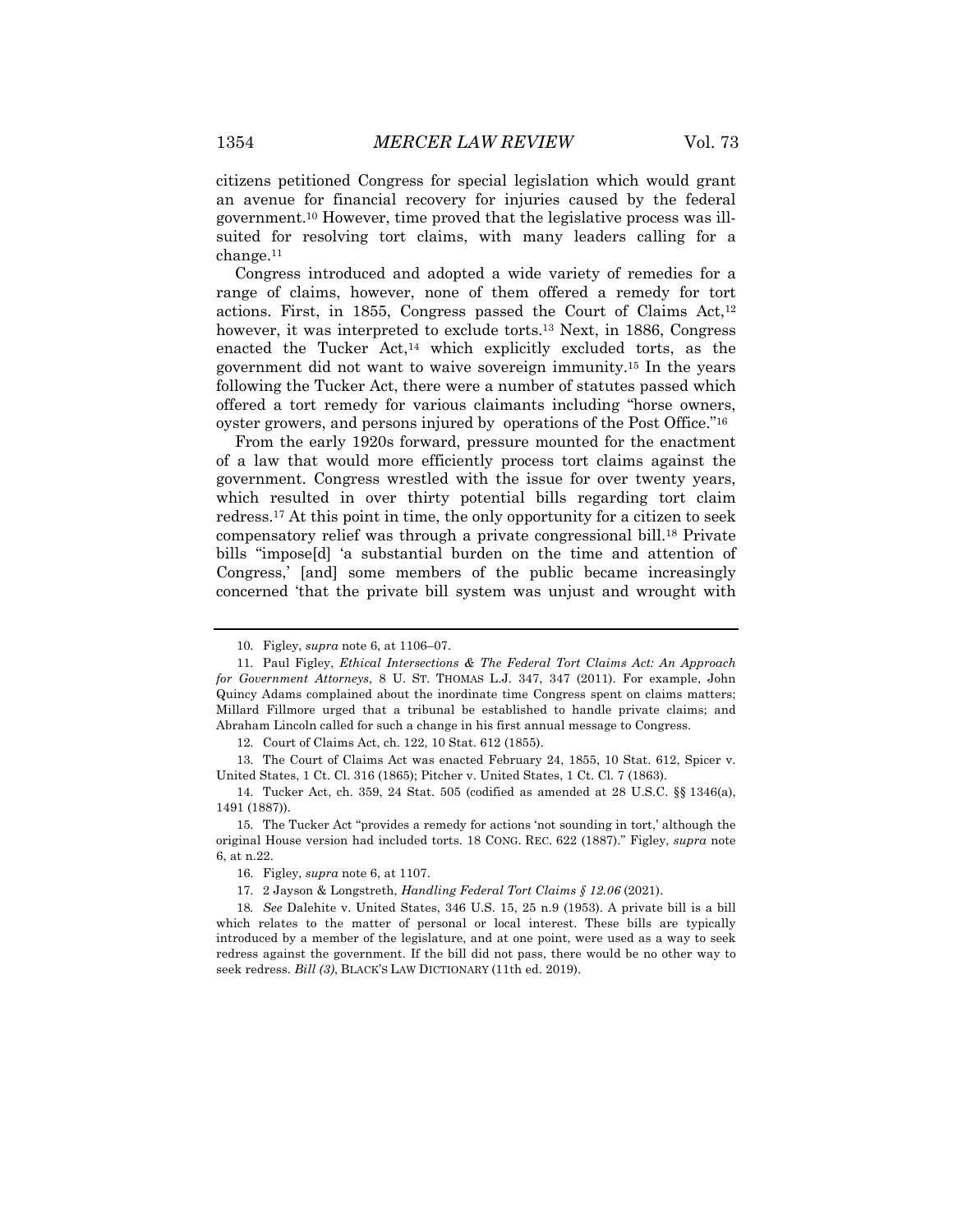political favoritism.'"19 However, the administration of these claims became burdensome, as seen during the Seventieth Congress, where 2,268 private claim bills were introduced, totaling more than \$100 million in damages.20 Of the 2,268 private claim bills that were introduced, only a 336 were enacted.21

The issue came to a head in 1945 when a B-25 bomber plane crashed into the Empire State Building.22 The crash, caused by a negligent United States Army Air Force pilot, left fourteen people dead and many others injured. Eight months after the crash, the U.S. government offered money to families of the victims. Some accepted, but others initiated a lawsuit that resulted in landmark legislation.23

#### *B. The FTCA is Born*

Hoping to end the inefficient system and fueled by lawsuits following the 1945 Empire State Building crash, the 79th Congress set out to resolve the burden of a faulty remedy system for tort claims in 1946.24 Thus the Federal Torts Claims Act was born. The purpose of this act is to give the general public an avenue by which they can pursue legal action (and financial compensation) against the federal government.25 The drafters of the FTCA imagined an act where citizens could circumvent the doctrine of sovereign immunity and have their day in court for any nonfeasance or misfeasance created by the government or those acting on behalf of the government.26

A person injured by the tortious activity of a federal employee commonly has two potential targets that he could name as a defendant in a tort lawsuit: (1) the federal employee who committed the tort and (2) the federal government itself.27 In numerous cases, however, suing the employee is not a viable option.28 The FTCA generally authorizes suits against the United States for damages arising out of:

<sup>19.</sup> Lewis, *supra* note 1, at 4.

<sup>20</sup>*. Dalehite*, 346 U.S. 15, 25 n.9 (1953) (discussing the haphazard operation of the private claim bill procedure).

<sup>21</sup>*. Id.*

<sup>22.</sup> Joe Richman, *The Day A Bomber Hit The Empire State Building*, NPR (July 28, 2008, 11:23 AM), https://www.npr.org/transcripts/92987873.

<sup>23.</sup> Richman, *supra* note 22.

<sup>24.</sup> Title IV of the Legislative Reorganization Act, ch. 753, §§ 401–24, 60 Stat. 842 (1946) (current version at 28 U.S.C. § 2671–80).

<sup>25</sup>*. See* Shivers v. United States, 1 F.4th 924 (11th Cir. 2021).

<sup>26</sup>*. See* Paul Figley, *Ethical Intersections & The Federal Tort Claims Act: An Approach for Government Attorneys*, 8 U. ST. THOMAS L.J. 347, 351–52 (2011).

<sup>27</sup>*. See* Harbury v. Hayden, 522 F.3d 413, 417 (D.C. Cir. 2008).

<sup>28</sup>*. Id.*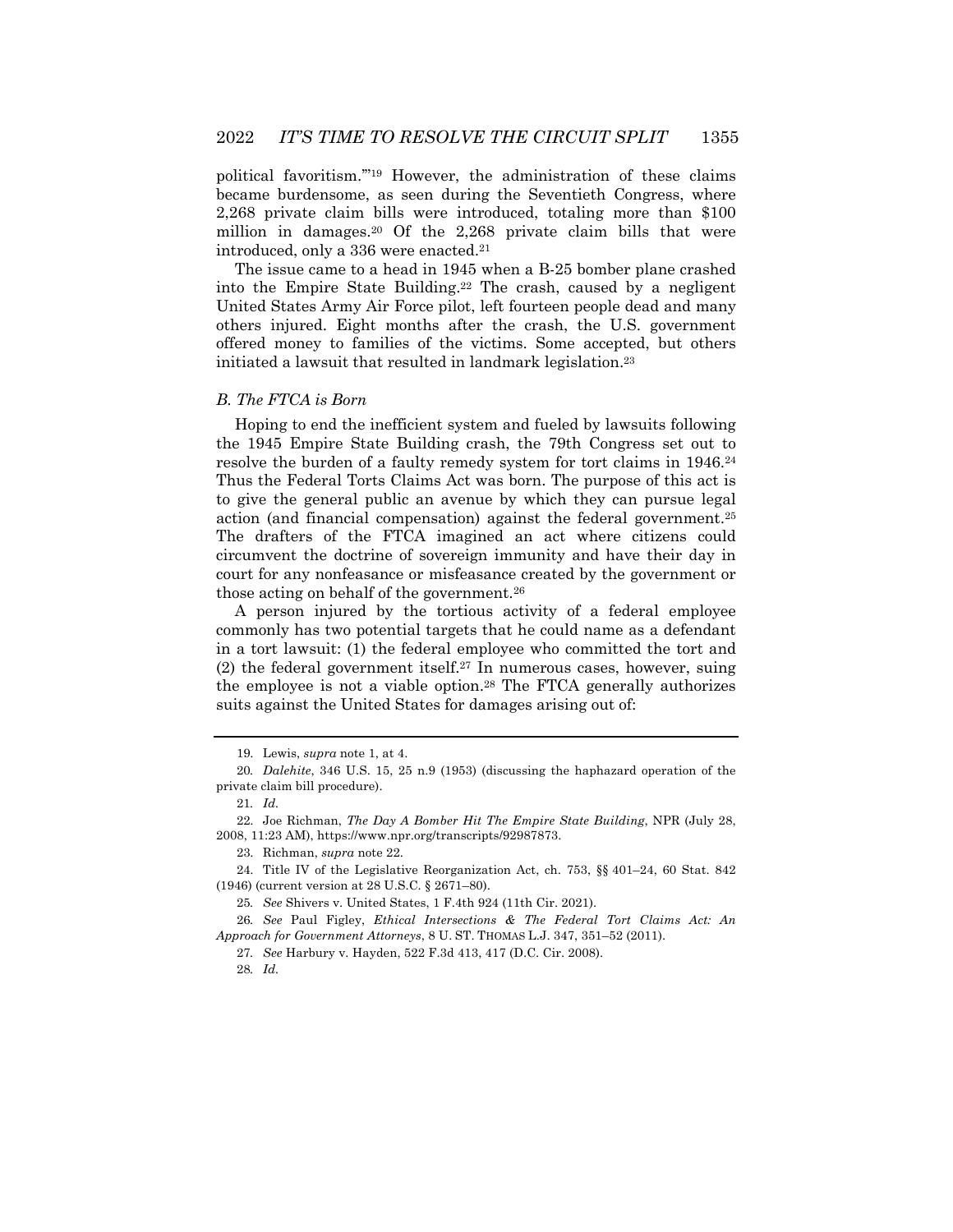[I]njury or loss of property, or personal injury or death caused by the negligent or wrongful act or omission of any employee of the Government while acting within the scope of his office or employment, under circumstances where the United States, if a private person, would be liable to the claimant in accordance with the law of the place where the act or omission occurred.<sup>29</sup>

"Under the FTCA, the federal government acts as a self-insurer, and recognizes liability" for the tortious actions "of its employees acting within the scope of" their sanctioned duties.<sup>30</sup> "The United States is liable to the same extent" a private individual would be in similar circumstances.31 The FTCA does not itself create a new federal cause of action against the U.S.; instead, the FTCA waives the U.S's sovereign immunity from certain claims that exist under state tort law.32 Therefore, the liability of the United States in an FTCA case is typically determined by the substantive law of the state where the tort occurred.33

The FTCA imposes significant substantive limitations on the type of tort claim an American may recover from the United States. At the time of enactment, Congress was concerned about "unwarranted judicial intrusion[s] into areas of government ... policymaking[,]"34 thus, Congress opted to explicitly protect the United States' sovereign immunity for more than a dozen different claims.35 Some of the exceptions are more notable than others. For example, the following exceptions prevent Americans from pursuing lawsuits against the United States: "[a]ny claim based upon an act or omission of an employee of the Government, exercising due care, in the execution of a

33*. Raplee*, 842 F.3d at 331.

35*. See generally* 28 U.S.C. § 2680(a)–(f), (h)–(n) (2021).

<sup>29.</sup> 28 U.S.C. § 1346(b) (1996).

<sup>30</sup>*. Federal Torts Claims Act,* UNITED STATES HOUSE OF REPRESENTATIVES, https://www.house.gov/doing-business-with-the-house/leases/federal-tort-claims-act (last visited October 29, 2021).

<sup>31</sup>*. Id.*

<sup>32.</sup> Pornomo v. United States, 814 F.3d 681, 687 (4th Cir. 2016) ("The FTCA does not create a new cause of action; rather, it permits the United States to be held liable in tort by providing a limited waiver of sovereign immunity."); Raplee v. United States, 842 F.3d 328, 331 (4th Cir. 2016) (explaining that "the FTCA merely waives sovereign immunity to make the United States amenable to a state tort suit.").

<sup>34.</sup> Gray v. Bell, 712 F.2d 490, 506 (D.C. Cir. 1983). The D.C. Circuit, in determining whether a claim of malicious prosecution was protected by sovereign immunity held that "[p]rosecutorial decisions . . . are quintessential examples of governmental discretion in enforcing the criminal law," and have uniformly been protected under the discretionary function exception. *Id.* at 513.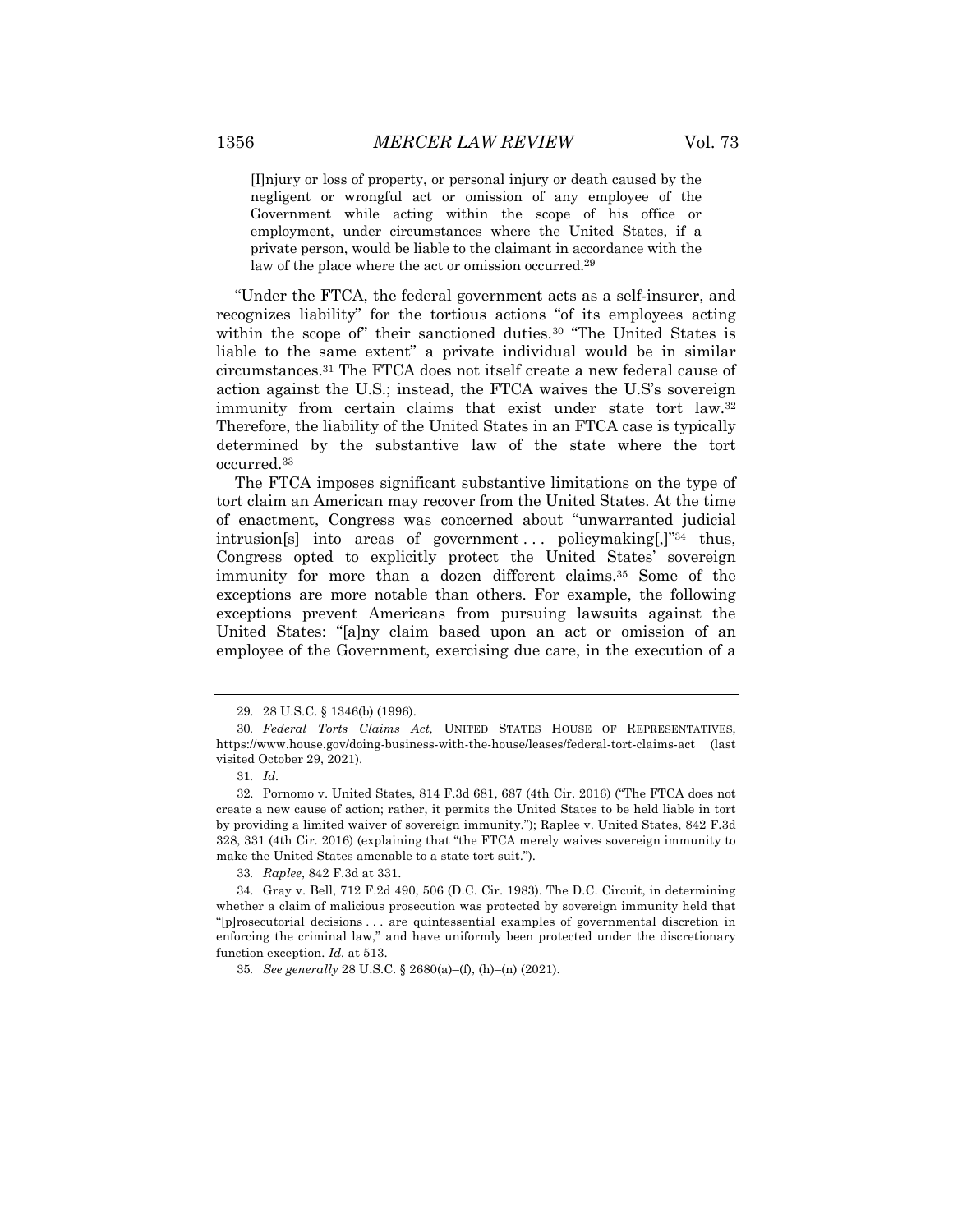statute or regulation . . . or based upon the exercise or performance or the failure to exercise or perform a discretionary function or duty;"36 certain claims arising from the actions of law enforcement officers administering customs and excise laws;37 or certain claims predicated upon intentional torts committed by federal employees.38 If a tort claim against the United States falls within any of the exceptions, then the court lacks jurisdiction to adjudicate it.

## *C. The Discretionary Function Exception*

## **1. The Function and Purpose of the Discretionary Function Exception**

The discretionary function exception is considered the most litigated exception to the FTCA.39 When a court is determining whether the alleged tortious conduct is discretionary in nature, the court must assess "whether the conduct at issue involves 'an element of judgment or choice' by the employee."40 Generally, the conduct of a federal employee is considered to be discretionary absent any federal statute, regulation, or other policy.41 Without the presence of a discretionary action there is nothing for the exception to protect.42 Put another way, the discretionary function exception does not insulate the United States from liability when its employees "act in violation of a statute or policy that specifically directs them to act otherwise."43

Section 2680(a) of the United States Code is commonly referred to as the discretionary function exception.44 This section preserves the immunity granted to the federal government whenever an employee's

39*. See, e.g.*, Matthews v. United States, No. 07-00030, 2011 Lexis 86282, at 2 (D. Guam Aug. 5, 2011), *aff'd*, 586 F. App'x 366 (9th Cir. 2014) (describing "the discretionary function exception" as "the most frequently litigated" statutory exception to the FTCA).

40*. Pornomo*, 814 F.3d at 687.

41. Evans v. United States, 876 F.3d 375, 381 (1st Cir. 2017) (quoting Berkovitz *ex rel.* Berkovitz v. United States, 486 U.S. 531, 536 (1988)).

- 42. Berkovitz *ex rel.* Berkovitz v. United States, 486 U.S. 531, 536 (1988).
- 43. Tsolmon v. United States, 841 F.3d 378, 384 (5th Cir. 2016).

44*. See* 28 U.S.C. § 2680(a) (stating the FTCA's waiver of sovereign immunity "shall not apply to . . . [a]ny claim based upon an act or omission of an employee of the Government, exercising due care, in the execution of a statute or regulation, whether or not such statute or regulation be valid, or based upon the exercise or performance or the failure to exercise or perform a discretionary function or duty on the part of a federal agency or an employee of the Government, whether or not the discretion involved be abused.").

<sup>36.</sup> 28 U.S.C. § 2680(a) (2021).

<sup>37.</sup> 28 U.S.C. § 2680(c) (2021).

<sup>38.</sup> 28 U.S.C. § 2680(h) (2021).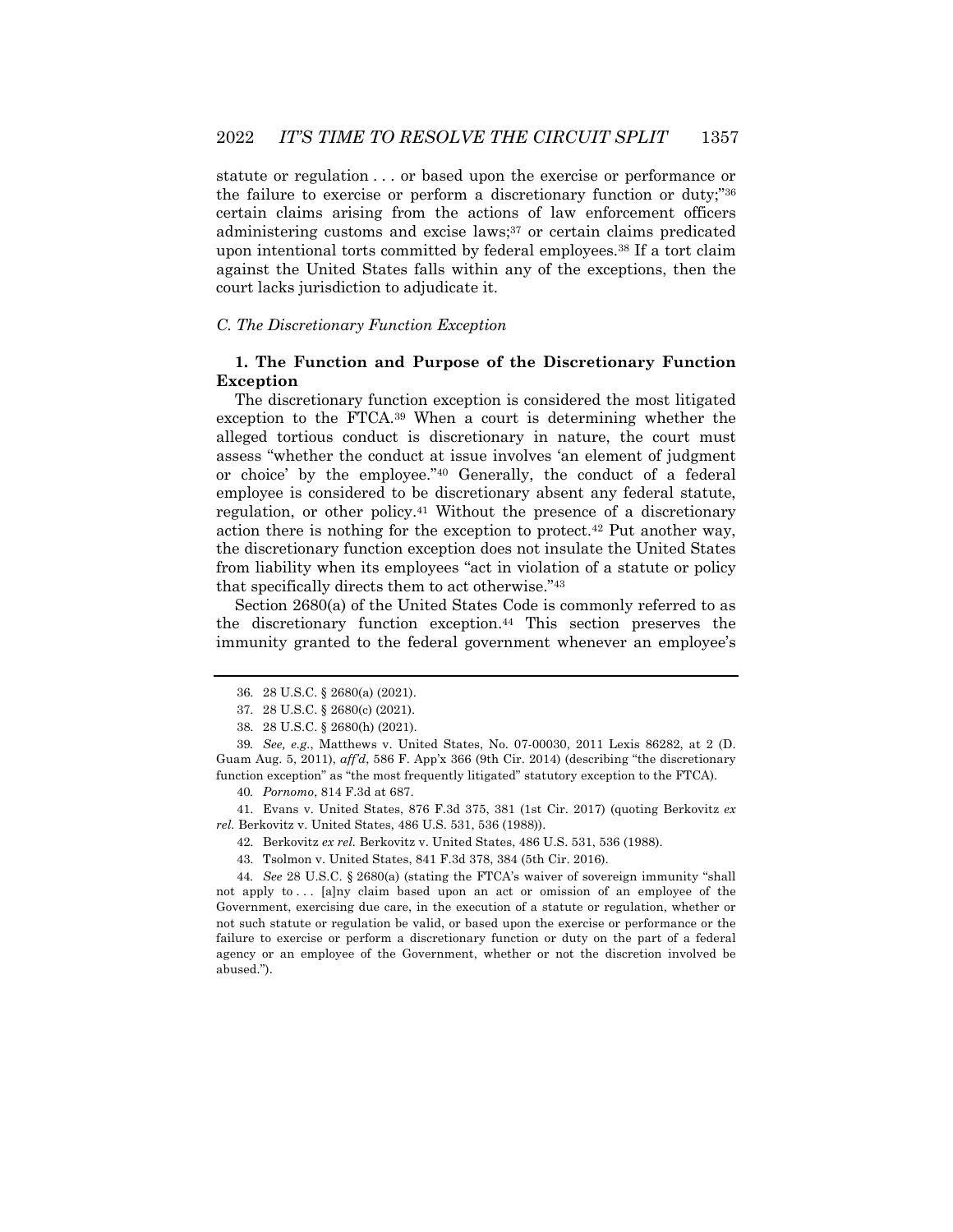acts involve the exercise of judgement or choice.45 The discretionary function exception is often referred to as the broadest and most consequential exception to the FTCA.46 The United States has successfully avoided tort liability via the discretionary function exception in cases involving exposures "to radiation, asbestos, Agent

Orange, and . . . the human immunodeficiency virus (HIV)."47 The discretionary function exception serves at least two different purposes. First, the exception "prevent[s] judicial 'second-guessing' of legislative and administrative decisions grounded in social, economic, and political policy through the medium of an action in tort."48 Some commentators presume that the Congress which enacted the FTCA viewed the "second-guessing" to be incongruous.49 The dual reasoning behind this belief is that "(1) 'such judgments are more appropriately left to the political branches of our governmental system;' and (2) 'courts, which specialize in the resolution of discrete factual and legal disputes,' may not be 'equipped to make broad policy judgments."<sup>50</sup>

The second purported purpose of the discretionary function exception is to protect the government from any liability that would seriously hinder governmental operations.<sup>51</sup> The insulating qualities of the discretionary function exception arguably decrease the likelihood that federal employees will "shy away from making sound policy decisions based on a fear of increasing the government's exposure to tort liability."52 On a similar note, the risk of exposure to liability for discretionary actions could cause the United States to expend an exorbitant amount of tax-payer money responding to frivolous lawsuits rather than allotting the money to worthwhile community issues.<sup>53</sup>

<sup>45</sup>*. Tsolmon,* 841 F.3d at 380.

<sup>46.</sup> Mark C. Niles, *"Nothing But Mischief": The Federal Tort Claims Act and the Scope of Discretionary Immunity*, 54 ADMIN. L. REV. 1275, 1309 (2002).

<sup>47.</sup> Richard H. Seamon, *Causation and the Discretionary Function Exception to the Federal Tort Claims Act*, 30 U.C. DAVIS L. REV. 691, 694 (1997).

<sup>48</sup>*. Berkovitz*, 486 U.S. at 536–37 (quoting United States v. S.A. Empresa de Viacao Aerea Rio Grandense (Varig Airlines), 467 U.S. 797, 814 (1984)).

<sup>49.</sup> Lewis, *supra* note 1, at 18.

<sup>50</sup>*. Id.* at 19.

<sup>51</sup>*. Varig Airlines*, 467 U.S. at 814 (quoting United States v. Muniz, 374 U.S. 150, 163 (1963)).

<sup>52.</sup> Lewis, *supra* note 1, at 18.

<sup>53</sup>*. Id.* at 19.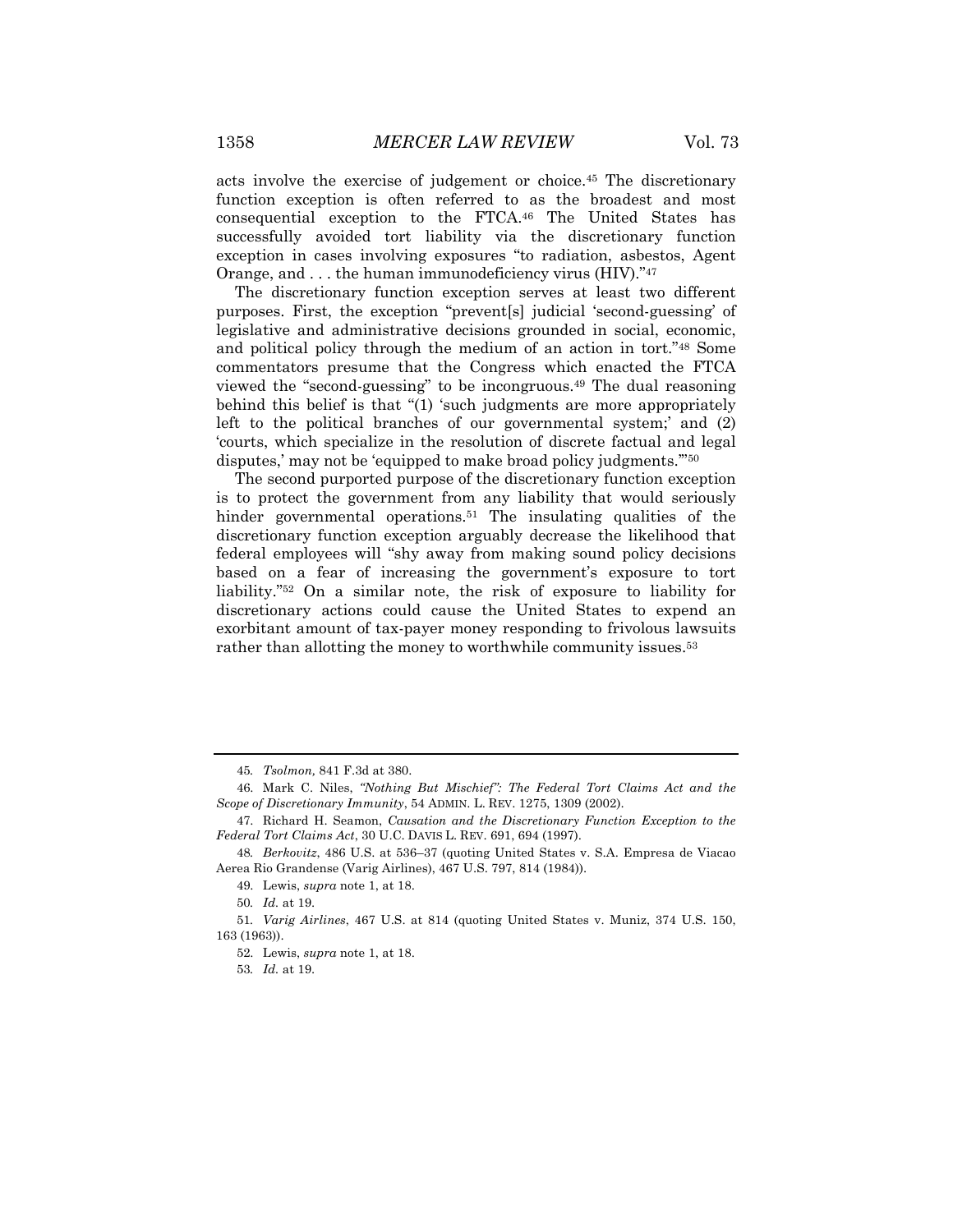## **2. The** *Gaubert* **Test and the Discretionary Function Exception**

The discretionary function exception is riddled with holes left by the courts. In *Gaubert v. United States,*<sup>54</sup> the Supreme Court of the United States attempted to remedy a portion of the confusion by outlining a test to determine whether an action is discretionary. The Supreme Court was aware of the issue of whether daily managerial and mandated actions were discretionary, and the arguments of both sides stating that:

If the employee violates the mandatory regulation, there will be no shelter from liability because there is no room for choice and the action will be contrary to policy. On the other hand, if a regulation allows the employee discretion, the very existence of the regulation creates a strong presumption that a discretionary act authorized by the regulation involves consideration of the same policies which led to the promulgation of the regulations.55

While *Gaubert* only scratches the surface of actions that may or may not fall under the discretionary function exception, it provides relevant case law and background to guide courts.

The Supreme Court in *Gaubert* established a two-prong test aimed at governing the application of the discretionary function exception.56 In the test, the Supreme Court expressly instructed courts how to determine whether challenged government conduct involves "a discretionary function or duty" for purposes of section 2680(a)'s exception.57 First, a court must establish whether the conduct challenged by the plaintiff was "discretionary in nature"—that is, whether it involved "an element of judgment or choice."58 Citing *Schuler v. United States,*<sup>59</sup> the court stated that if an exercise of discretion is involved, then consistent with the last clause of the exception, "the discretionary function exception immunizes even government abuses of discretion."60 Thus, the exception does not apply to any claim where a government official failed to perform its clear duty, or to act in accordance with a specific mandate.<sup>61</sup>

- 60*. Id.* at 935.
- 61*. Berkovitz,* 486 U.S. at 544.

<sup>54.</sup> 499 U.S. 315 (1991).

<sup>55</sup>*. Id.* at 324.

<sup>56</sup>*. Id.* at 322–23.

<sup>57</sup>*. Id.* at 322.

<sup>58</sup>*. Id.* (quoting *Berkovitz,* 486 U.S. at 536).

<sup>59.</sup> 531 F.3d 930 (D.C. Cir. 2008).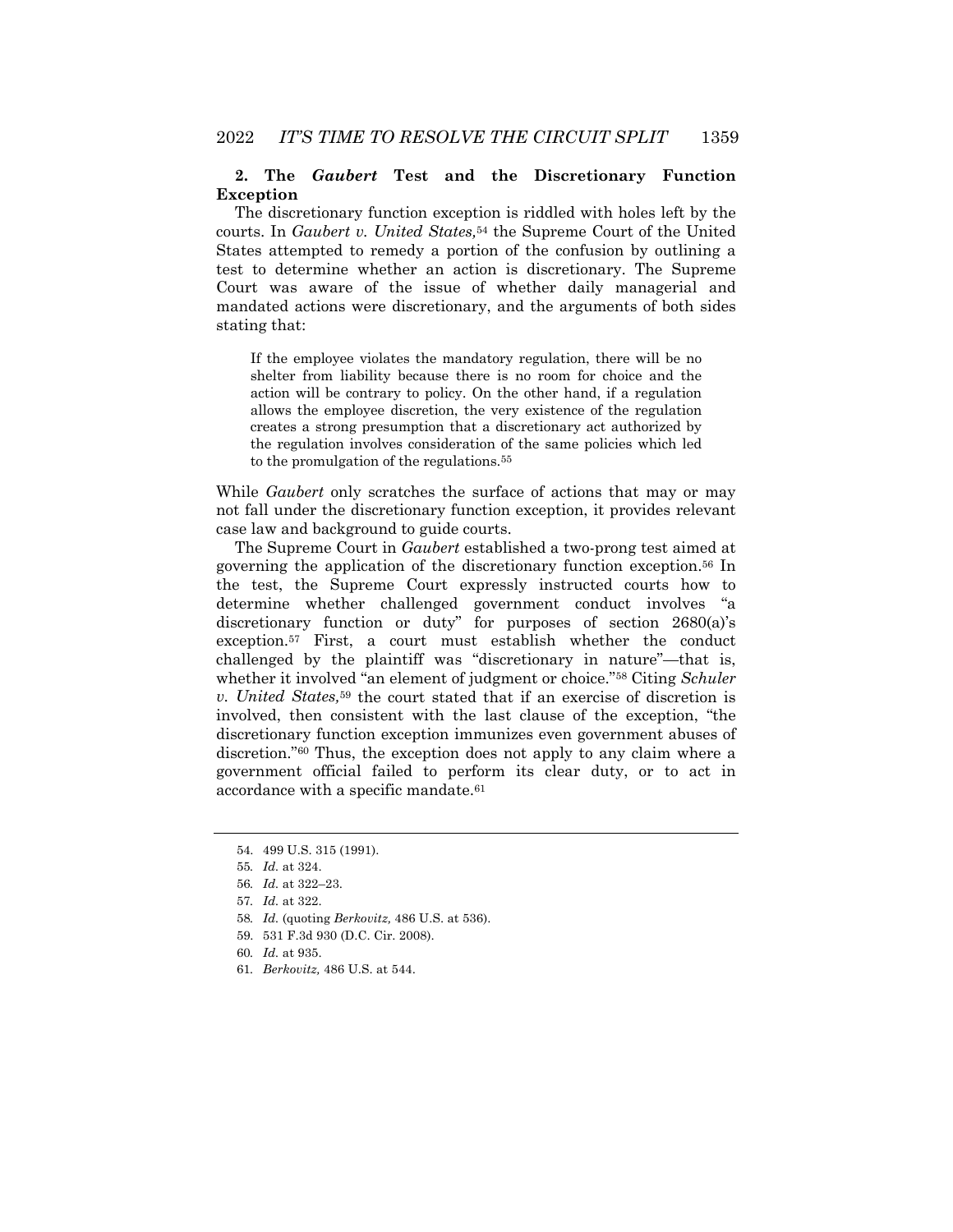Second, a court must evaluate "whether that judgment [or choice] is of the kind that the discretionary function exception was designed to shield."62 Because Congress sought to prevent judicial second guessing of legislative and administrative decisions that are based on social, economic, and political policy through tort actions, when construed properly, the exception only protects governmental actions and decisions based on public policy.63 In other words, courts should look at whether the tortious action complained of was that which Congress passed the FTCA to protect. Most FTCA cases involving the discretionary function exception hinge on the critical inquiry of whether the category or type of challenged government activity is discretionary under *Gaubert*.

## III. THE CIRCUIT SPLIT ON THE EXCLUSION OF UNCONSTITUTIONAL ACTIONS FROM THE SCOPE OF THE FTCA

## *A. The Discretionary Function Exception Excludes Immunity for Unconstitutional Actions*

#### **1. The Third Circuit**

The Third Circuit was one of the first to comment on unconstitutional actions falling outside the scope of the discretionary function exception. In *Pooler v. United States*,<sup>64</sup> the Third Circuit was faced with a dual issue of unlawful arrest and unlawful prosecution, yet it did not issue a ruling based off unconstitutional actions by a government defendant in an FTCA claim.65 Instead, in dicta surrounding tortious actions by the government, the court reasoned that if the complaint in the case at hand were to have alleged that the agents of the government, in the course of their investigation, had in fact violated the constitutional rights or federal statutes, the outcome would have shifted because federal employees do not possess discretion to violate the Constitution or other regulations.<sup>66</sup>

While the court did not base its decision on unconstitutional actions that did not occur, their comment as to what would happen if there were to be unconstitutional acts interwoven sheds light on the ongoing issue of defining the scope of the discretionary function exception. The court here took the time to explain the discretionary function exception,

<sup>62</sup>*. Id.* at 536.

<sup>63</sup>*. Shuler,* 531 F.3d at 933.

<sup>64.</sup> 787 F.2d 868 (3d Cir. 1986).

<sup>65</sup>*. Id.* at 871.

<sup>66</sup>*. Id.*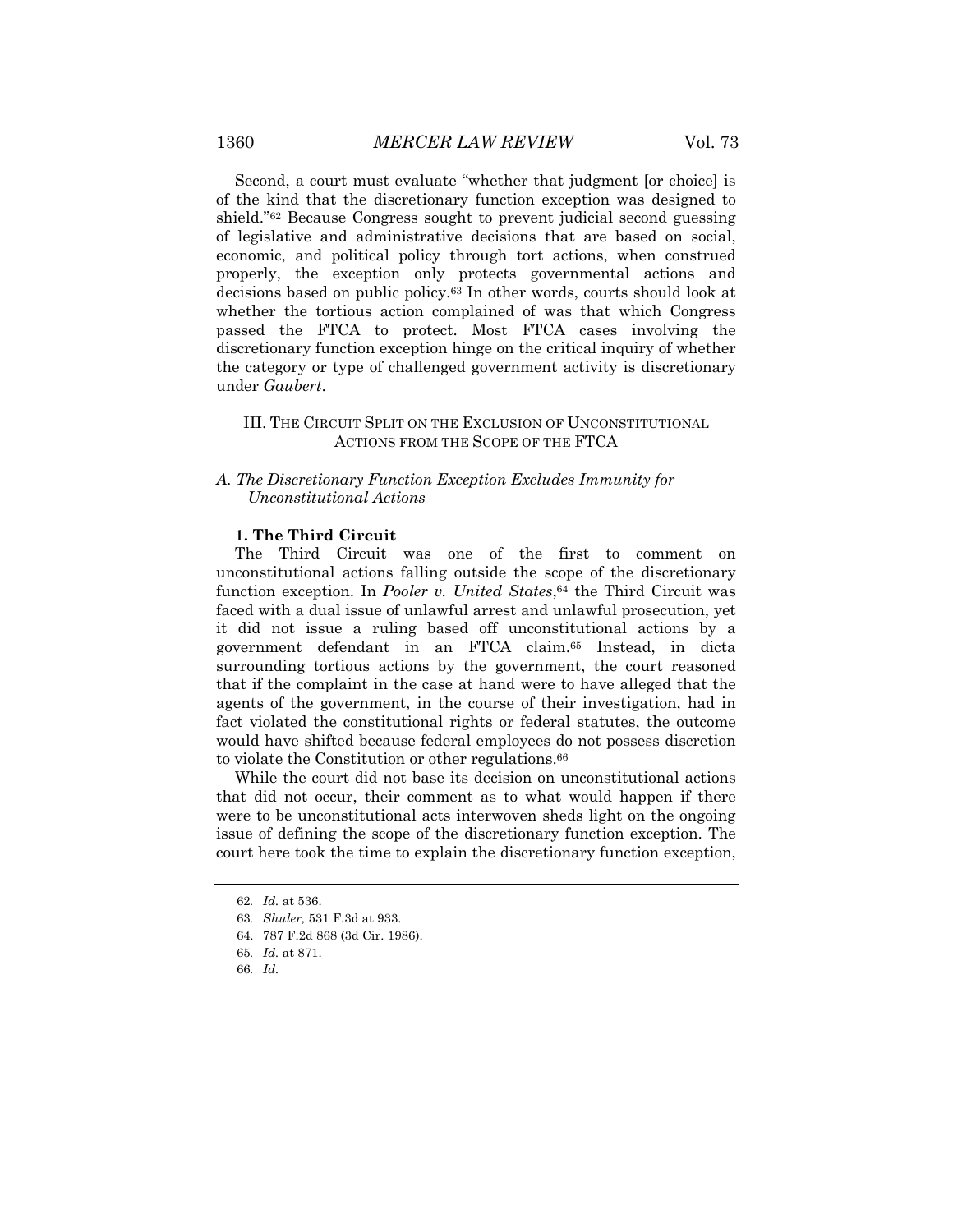drawing a line between decisions that are made at a planning level in relation to those that are made at an operational level.67 The court held that although the defendant is not a high-level official, he is still a government official who had to exercise judgment as to policy decisions and the extent of control needed in working with an informant.68 Thus, the actions of the defendant fell under the discretionary function exception.<sup>69</sup>

Judge Seitz, in his concurrence, focused on discussing the vague contours and wide breadth of the discretionary function exception.70 This is a recurring issue that the unconstitutional actions question falls under. Judge Seitz turned to the Supreme Court of the United States' recent decision in *Dalehite*, where the court explained that "the basic inquiry concerning the application of the . . . exception is whether the challenged acts of the Government employee—whatever his or her rank—are of the nature and quality that Congress intended to shield from liability."71 In his discussion of *Dalehite*, Judge Seitz shed light on a crucial question: at the creation of the discretionary function exception, did Congress intend for it to apply to unconstitutional actions by federal employees? The Third Circuit answered this by holding that the discretionary function does not apply to unconstitutional actions, arguing there is no discretion in the violation of the law.72

#### **2. The Ninth Circuit**

The Ninth Circuit, along with *Pooler*, helped to pave the way for sister circuits in holding that unconstitutional actions do not fall under the scope of the discretionary function exception of the FTCA. In the 2000 case *Nurse v. United States*,73 the plaintiff traveled from Canada to the United States. Agents detained, arrested, and searched the plaintiff at both the Vancouver and the Los Angeles (LA) airports. Because he believed the search and arrest invaded his privacy, the plaintiff filed suit against the United States and others. The district court dismissed plaintiff's entire complaint.<sup>74</sup> On appeal, the court reversed in part holding that the plaintiff's complaint stated an

<sup>67</sup>*. Id.* at 870.

<sup>68</sup>*. Id.* at 871.

<sup>69</sup>*. Id.* at 872.

<sup>70</sup>*. Id.* at 873.

<sup>71</sup>*. Id.* (quoting *Varig Airlines,* 467 U.S. at 813).

<sup>72</sup>*. Id.* at 871.

<sup>73.</sup> 226 F.3d 996 (9th Cir. 2000).

<sup>74</sup>*. Id.* at 999–1000.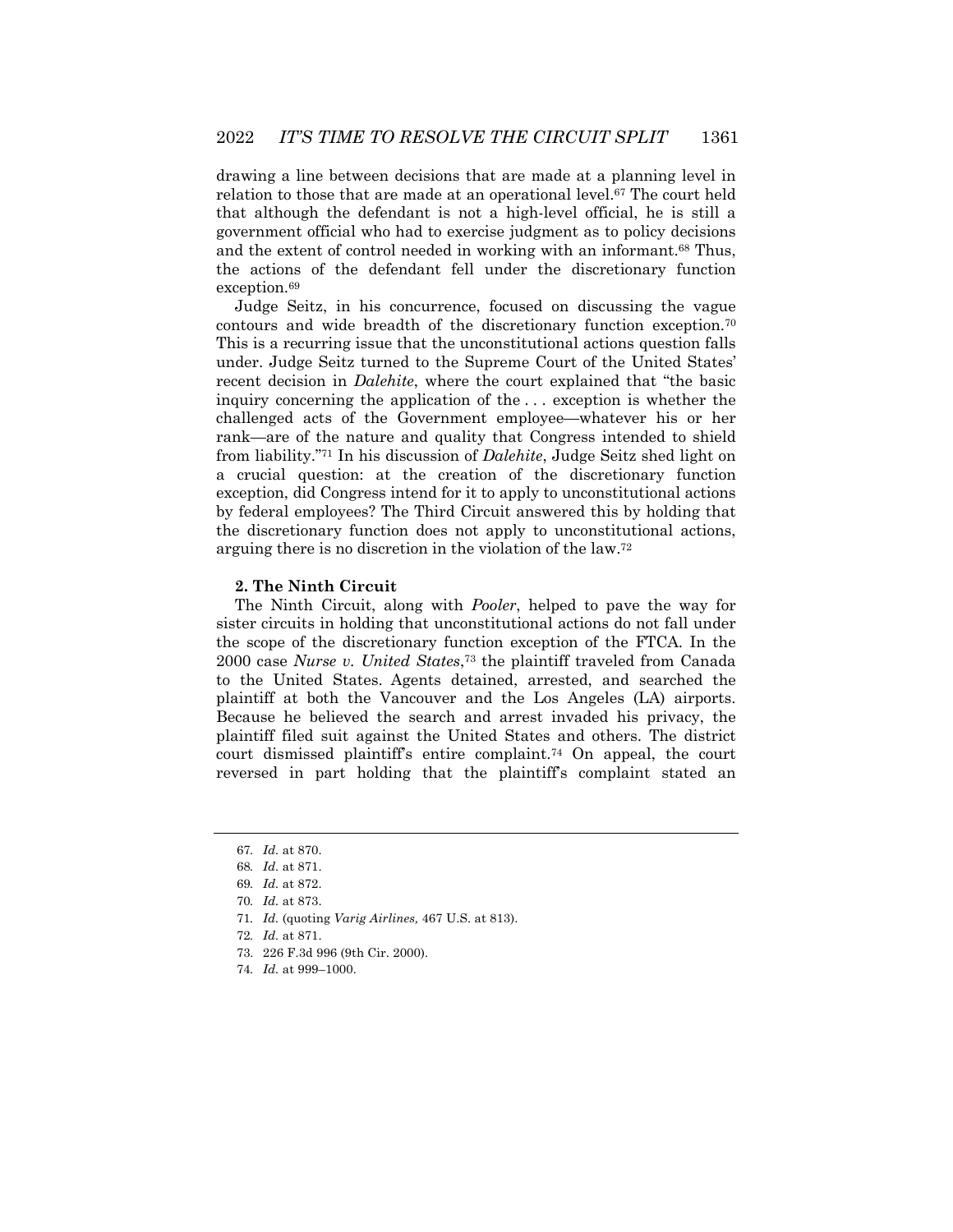adequate FTCA claim based on the discretionary act of policymaking.75 Typically, the discretionary function exception protects the promulgation and enforcement of rules and policies.76

Here, the plaintiff alleged that the policymaking done by the defendants was discriminatory and unconstitutional in nature.<sup>77</sup> The court sided with the plaintiff, stating that "[i]n general, governmental conduct cannot be discretionary if it violates a legal mandate."78 Following these principles, the court stated that it could not determine at this stage in the proceedings whether the acts of the policymaking violated the constitution, and if they did, what constitutional mandates were violated.79 Because the alleged policy-making decisions of the defendants could have been non-discretionary, the court reversed the district court's dismissal of the plaintiff's FTCA claims.80 Thus, the Ninth Circuit set a precedent that unconstitutional actions would be barred from falling under the discretionary function exception of the FTCA.

#### **3. The Eighth Circuit**

*Raz v. United States,*<sup>81</sup> the Eighth Circuit's 2003 opinion on the discretionary function exception and unconstitutional actions, serves as the beacon directing the circuit's stance. While *Raz* has little detail of the reasoning behind the court's decision, it does serve as the precedent for the circuit. *Raz* is based off the appellant's contention that the FBI illegally shadowed and harassed said appellant for several years.82 The appellant contended that this stalking stemmed from his unpopular political opinions, thus leading him to sue the government under the FTCA, alleging the FBI's conduct violated his First and Fourth Amendment rights.83

The court did not dwell on the issue of whether unconstitutional actions fall within the scope of the discretionary function exception; instead, the court relied solely on *Pooler* in its decision.<sup>84</sup> The court ultimately held that the FBI's alleged surveillance activities fall outside

78*. Id.* at 1002.

80*. Id.*

84*. Id.* at 948.

<sup>75</sup>*. Id.* at 1005.

<sup>76</sup>*. Id.* at 1002.

<sup>77</sup>*. Id.* at 1001.

<sup>79</sup>*. Id.*

<sup>81.</sup> 343 F.3d 945 (8th Cir. 2003).

<sup>82</sup>*. Id.* at 947.

<sup>83</sup>*. Id.*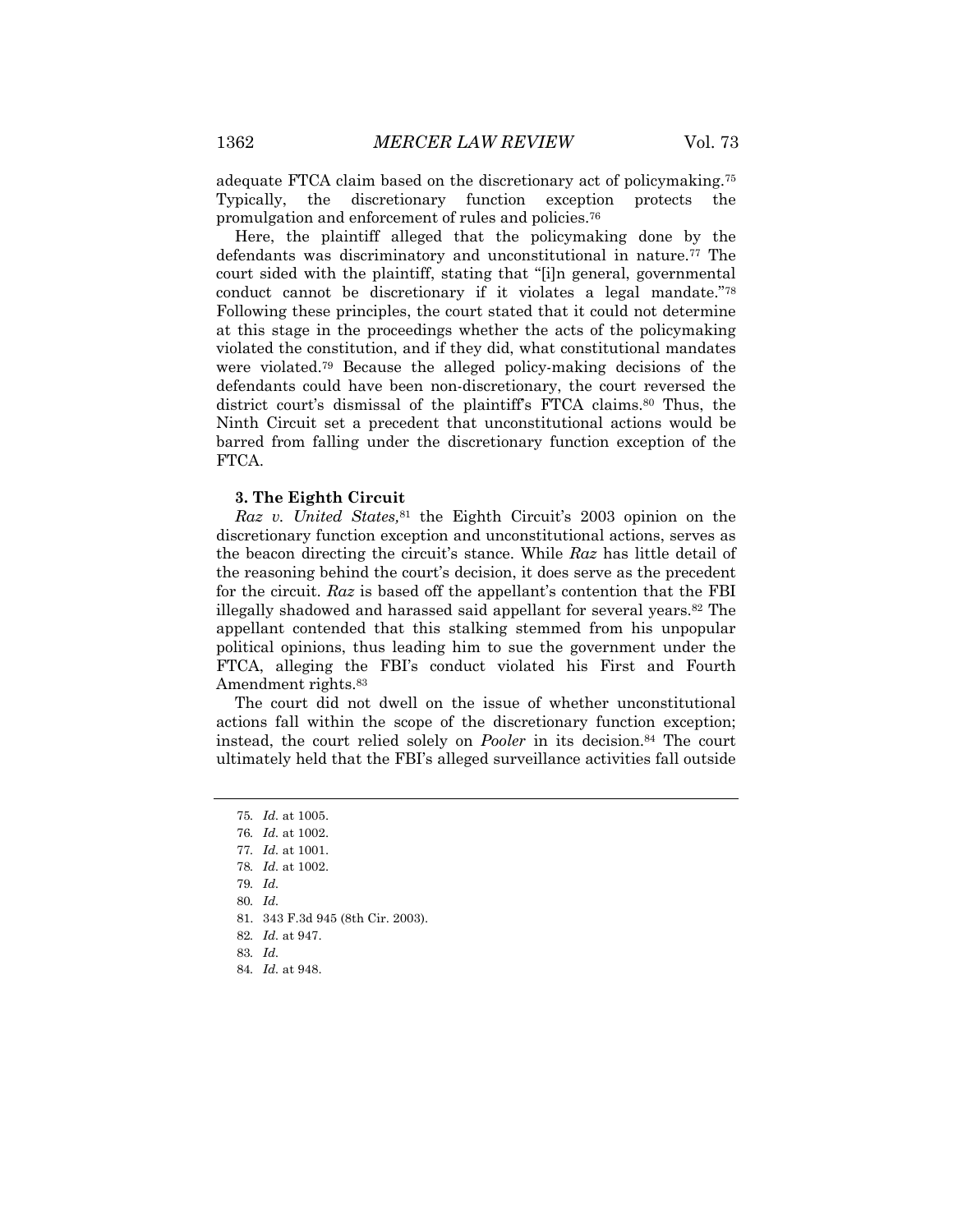the scope of the discretionary function exception.85 Its reasoning behind this decision was that Raz alleged the FBI's actions violated his First and Fourth amendment rights, thus mooting the idea that the FBI was using any discretion in their choice of unconstitutional actions.86

#### **4. The First Circuit**

The First Circuit in *Limone v. United States*<sup>87</sup> tackled whether unconstitutional actions, when coupled with a tortious action, constitute discretionary actions under the discretionary function exception of the FTCA. The plaintiffs in the case, former prisoners and the estates of two other prisoners, sued the United States under the FTCA.88 The case was based principally on a cooperating witness's testimony, which allowed for the conviction of prisoners for murder, and resulted in stiff sentences for all the prisoners.89 But as seen in the case, the basis for the FTCA claim was the FBI's failure to turn over exculpatory evidence and a claim of malicious prosecution, which were categorized as unconstitutional actions.90

Three decades after the plaintiffs were convicted for murder, the FBI disclosed for the first time that it possessed reliable intelligence undercutting the witness's account of the murder and that it had suppressed this intelligence. The FBI further disclosed that it had this information throughout the trial proceedings. This information included the realization that the key witness was the man who committed the murder, not the other plaintiffs. Further, the FBI induced the witness to cooperate and testify against the plaintiffs, even though there was a strong belief that they were not the parties at fault for the murder.<sup>91</sup>

The resulting case addresses whether the actions of the United States and its employees are exempt from liability under the FTCA's discretionary function exception. The First Circuit looked specifically at the FBI's actions to assist the witness in framing the prisoner plaintiffs for a capital crime, and then further covering up the framing by withholding exculpatory information from state officials.<sup>92</sup> The government argues that it possessed discretion to withhold exculpatory information from state prosecutors in order to protect the security of its

<sup>85</sup>*. Id.*

<sup>86</sup>*. Id.*

<sup>87.</sup> 579 F.3d 79 (1st Cir. 2009).

<sup>88</sup>*. Id.* at 83.

<sup>89</sup>*. Id.* at 86.

<sup>90</sup>*. Id.* at 89.

<sup>91</sup>*. Id.* at 86.

<sup>92</sup>*. Id.* at 101.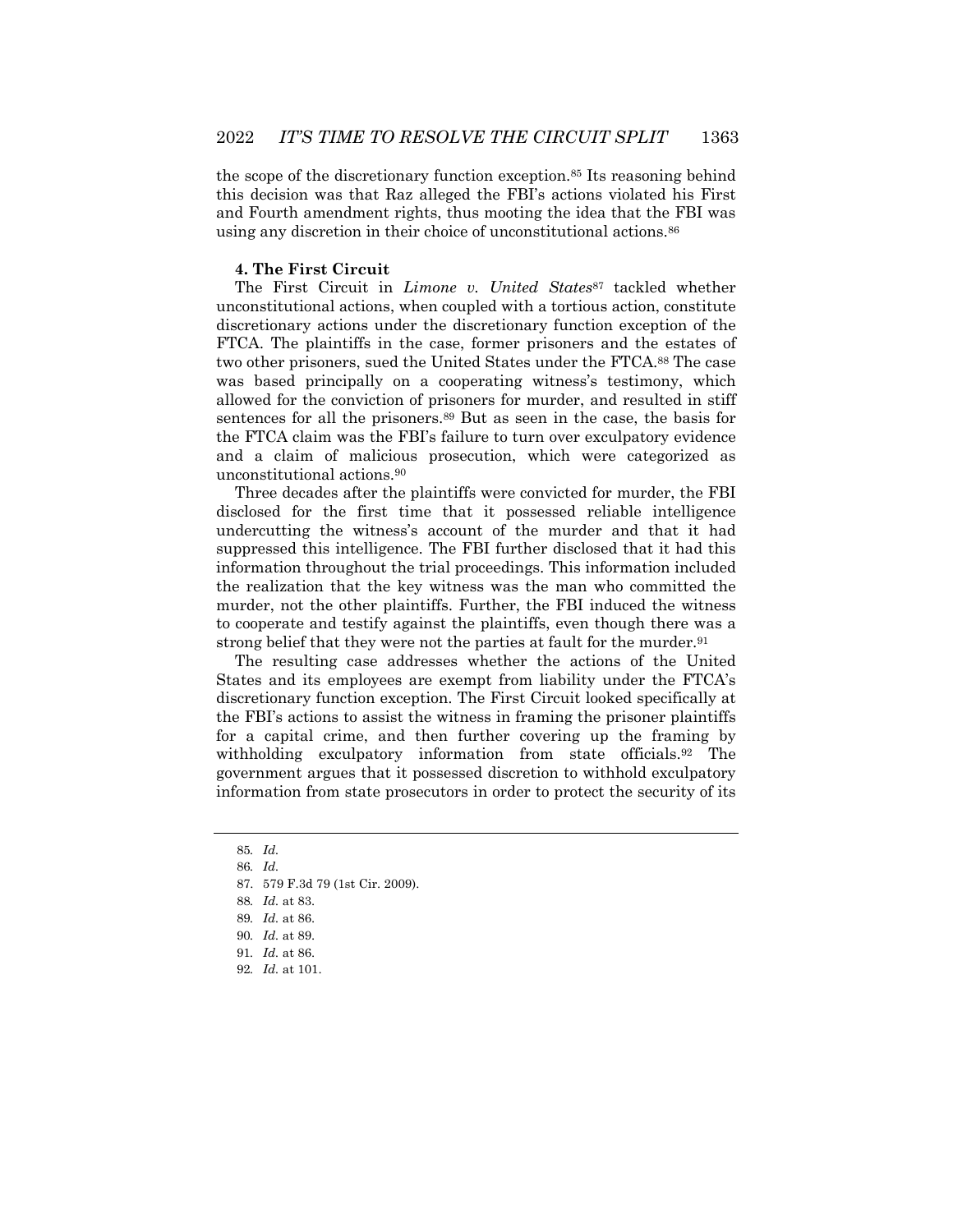sources, asking the court to conclude their actions were discretionary. However, the First Circuit saw straight through their specious and selfserving argument.<sup>93</sup>

The court considered the exclusion of unconstitutional actions from the discretionary function exception to be elementary in nature.94 It is no secret that the discretionary function exception does not immunize the government from liability for actions proscribed by federal statutes or regulations.95 Further, the discretionary function exception does not shield conduct that transgresses the Constitution.<sup>96</sup> The district court in this case earlier determined that the FBI's conduct violated the Constitution as well as guidelines set by the Department of Justice.<sup>97</sup>

Disregarding the government's generalized argument, and relying on *Berkovitz*, the court stated that "[v]iewed from 50,000 feet, virtually any action can be characterized as discretionary."98 But the discretionary function exception requires courts to focus on the specific conduct at issue, not a general belief that actions involving choice are discretionary.99 Honing in on the action of the FBI, "warts and all," there was no illusion left that the conduct of the FBI was discretionary in nature.100 Settling the issue at hand once and for all, the court held that the FBI's conduct was unconstitutional and thus fell out of the sweep of the discretionary function exception.101 Much like in other circuits, this decision firmly standardized the First Circuit's precedent and belief that unconstitutional actions by the government will not fall within the discretionary function exception.

## **5. The United States Court of Appeals for the District of Columbia Circuit**

The D.C. Circuit offers the most recent, as well as the most in-depth, analysis of the discretionary function exception and its applicability to unconstitutional actions by the government. The court in *Loumiet v. United States,*<sup>102</sup> much like the Eighth Circuit in *Nurse*, faced the appeal of a district court's dismissal of a case on the pleadings. In the

- 95*. Id.*
- 96*. Id.*
- 97*. Id.*
- 98*. Id.*

- 100*. Id.*
- 101*. Id.* at 102.
- 102. 828 F.3d 935 (D.C. Cir. 2016).

<sup>93</sup>*. Id.*

<sup>94</sup>*. Id.*

<sup>99</sup>*. Id*.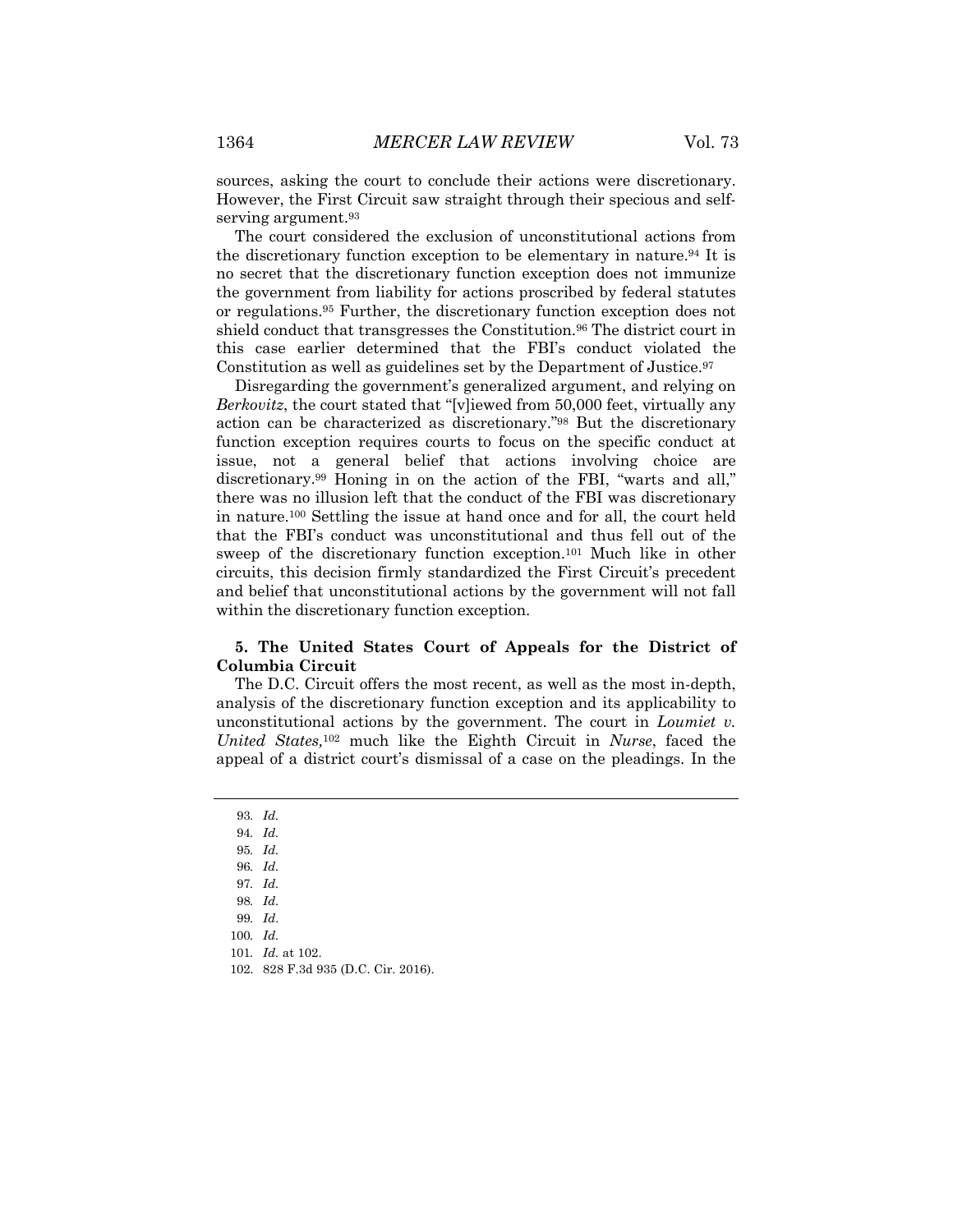early 2000s, Loumiet was on a team of attorneys hired by Hamilton Bank to prepare an audit report during a securities-fraud investigation of the bank by the Office of the Comptroller of the Currency (OCC). The final audit report did not reach a conclusion as to whether the bank's executives engaged in wrongdoing. While the OCC contested these findings, Loumiet and his team declined to alter their conclusions.103

Around that same time as the final report of the bank inspection, Loumiet sent the Treasury Inspector General a series of letters in which he expressed concern that "while on site at Hamilton Bank during the OCC's investigation, OCC employees had made racist remarks regarding the bank's Hispanic employees."104 Following this statement, the bank filed suit against the OCC in 2002, alleging civil rights violations arising out of the investigation.105 Shortly thereafter, the OCC closed Hamilton Bank for operating in a dangerous manner—a closure "Loumiet allege[d] was unjustified and incurred considerable unnecessary cost for the bank's receiver . . . ."106 What followed was an administrative proceeding brought by the OCC against Loumiet. These proceedings ended with OCC dismissing the action. However, Loumiet alleged in his complaint that they had a lasting effect on his life.107

Loumiet brought this suit for common-law tort claims under the FTCA against the government for intentional infliction of emotional distress, invasion of privacy, abuse of process, malicious prosecution, negligent supervision, and civil conspiracy.108 On appeal, the D.C. Circuit addressed whether the Constitution "places any limit on the government[] policymaking discretion immunized by the discretionaryfunction exception to the [FTCA]."109 The court ultimately concluded, in line with the majority of other circuit courts, that the discretionary function exception does not bar FTCA claims where the government's tortious actions were outside of the government's constitutional authority to act.110

Delving into the court's reasoning behind their ultimate conclusion, the court first explained the process they followed in determining whether conduct is discretionary.<sup>111</sup> The court adhered to the test set up

<sup>103</sup>*. Id.* at 938–39. 104*. Id.* at 939. 105*. Id.* 106*. Id.* 107*. Id*. at 939–40. 108*. Id.* at 939. 109*. Id.* at 938. 110*. Id.* at 939. 111*. Id.* at 941–42.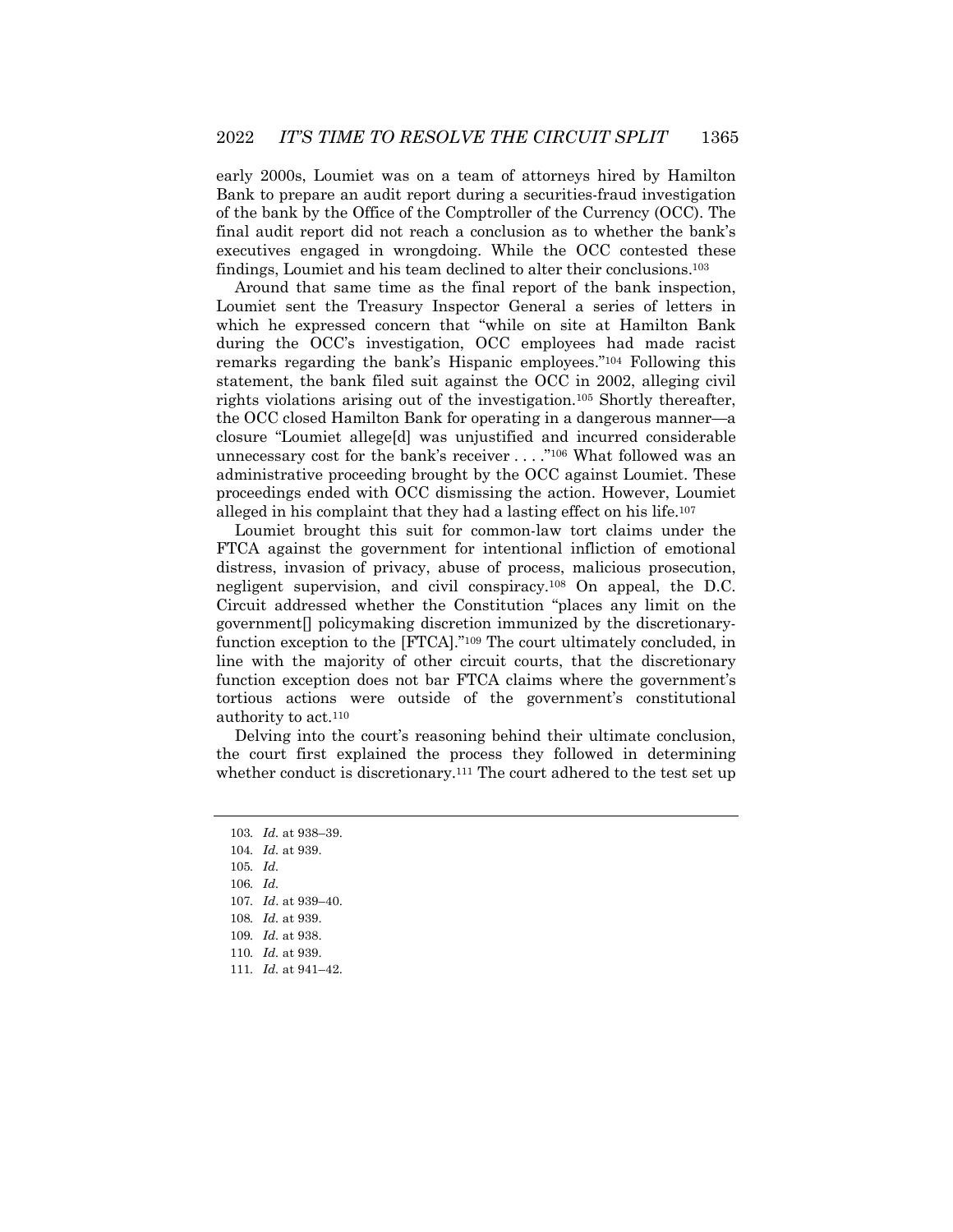in *Gaubert*, looking at whether there were judgment choices involved, and whether the judgment choice was of the kind that the discretionary rule was designed to protect.112 Following the precedent from other circuits, the court reasoned that "[e]ven a discretionary act within the scope of a federal official's employment is not within the exception if it 'cannot be said to be based on the purposes that the regulatory regime seeks to accomplish."<sup>113</sup>

The court also wrestled with whether the discretionary function exception protects the United States from tort liability under the FTCA even when the otherwise discretionary conduct by the government exceeds constitutional limits on the government's authority to act.<sup>114</sup> The parties disagreed on how the court should answer the question, with plaintiff alleging that the defendant violated his First and Fifth Amendment rights, thus relinquishing any right to the defense of discretionary actions. The United States on the other hand, argued that the FTCA does not waive sovereign immunity for constitutional torts; thus, there can be no unconstitutional-discretion limitation on the exception.<sup>115</sup>

The D.C. Circuit Court held that "the FTCA's discretionary-function exception does not provide a blanket immunity against tortious conduct that a plaintiff plausibly alleges also flouts a constitutional prescription."116 The court noted that at least seven circuits, including the First, Second, Third, Fourth, Fifth, Eighth, and Ninth, have either held or stated in dicta that the discretionary-function exception does not protect federal employees from FTCA liability when they exceed the scope of their constitutional authority.<sup>117</sup> Reviewing the case law from other circuits, the court outlined previous decisions that also held that unconstitutional actions do not fall under the discretionary function exception, as well as the Seventh Circuit decision that goes against precedent from other circuits.118

The court dwelled on the idea that there is no blanket exception for discretion that exceeds constitutional bounds.119 Restating this concept in multiple different ways, and applied to different circumstances, the court explained that when a government official acts outside of the

114*. Id.*

<sup>112</sup>*. Id.*

<sup>113</sup>*. Id.* at 942.

<sup>115</sup>*. Id.* at 942–43.

<sup>116</sup>*. Id.* at 943.

<sup>117</sup>*. Id.*

<sup>118</sup>*. Id.* at 943–44.

<sup>119</sup>*. Id.* at 944.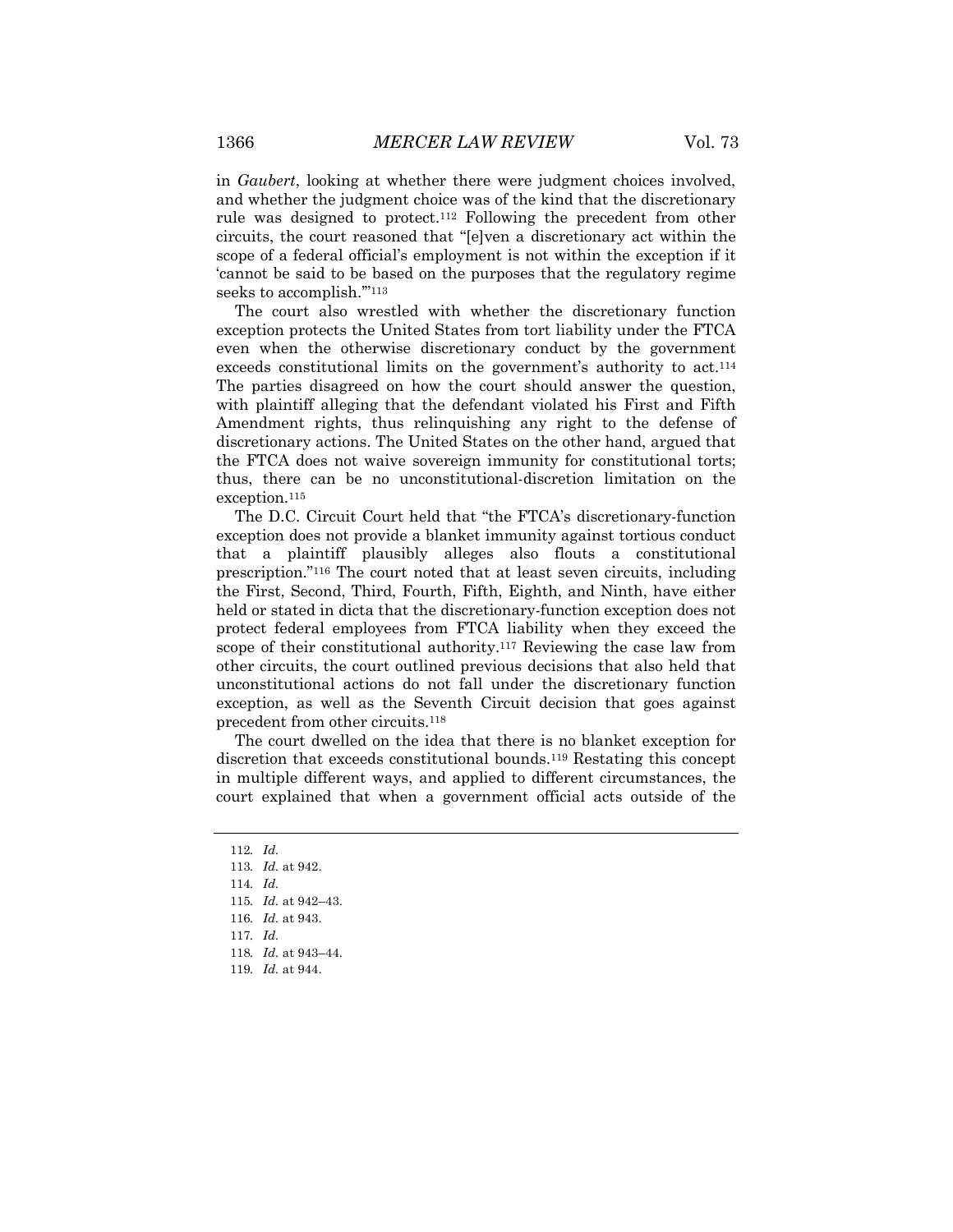authority granted to him, he is not exercising the type of discretion Congress intended the discretionary function exception to protect.120 The court ended its analysis by presenting the question of specificity of constitutional mandates when determining the bounds of the discretionary function exception in terms of unconstitutional actions.121

After a brief explanation of the government's argument, the court refused to set any type of test or limit when applying the exception to unconstitutional actions, citing the lack of any similar case law in other jurisdictions.122 Thus, the final outcome of the case upheld the FTCA claims, with the court barring the generalized argument of the government and focusing the ruling on the inapplicability of the discretionary function exception to unconstitutional actions.123 The court made it clear that barring an FTCA claim on the ground that, as a general rule, "even constitutionally defective" exercises of discretion are within the scope of the FTCA's discretion, was an error by the lower court.124

## **6. The Fifth Circuit's Indecisiveness**

The Fifth Circuit is unique in the sense that it issued an opinion regarding unconstitutional actions not falling within the discretionary function exception, then later vacated the decision. The Fifth Circuit did not shy away from the issue in *Sutton v. United States*,125 where it boldly held that "action does not fall within the discretionary function of § 2680(a) when governmental agents exceed the scope of their authority as designated by statute or the Constitution."126 Over twenty years later, the court relied on *Sutton* to hold the discretionary function exception inapplicable to conduct of a government official that was alleged to have violated the Fourth and Fifth Amendment rights of the plaintiff.127

*Castro v. United States*,128 is considered the Fifth Circuit's opinion regarding the discretionary function exception and unconstitutional actions, in which the court sided with its sister courts in holding that the discretionary function barred claims involving unconstitutional

<sup>120</sup>*. Id.*

<sup>121</sup>*. Id.* at 946.

<sup>122</sup>*. Id.*

<sup>123</sup>*. Id.*

<sup>124</sup>*. Id.*

<sup>125.</sup> Sutton v. United States, 819 F.2d 1289 (5th Cir. 1987).

<sup>126</sup>*. Id.* at 1293.

<sup>127</sup>*. Loumiet,* 828 F.3d at 943 n.2.

<sup>128.</sup> 560 F.3d 381, 389–90 (5th Cir. 2009).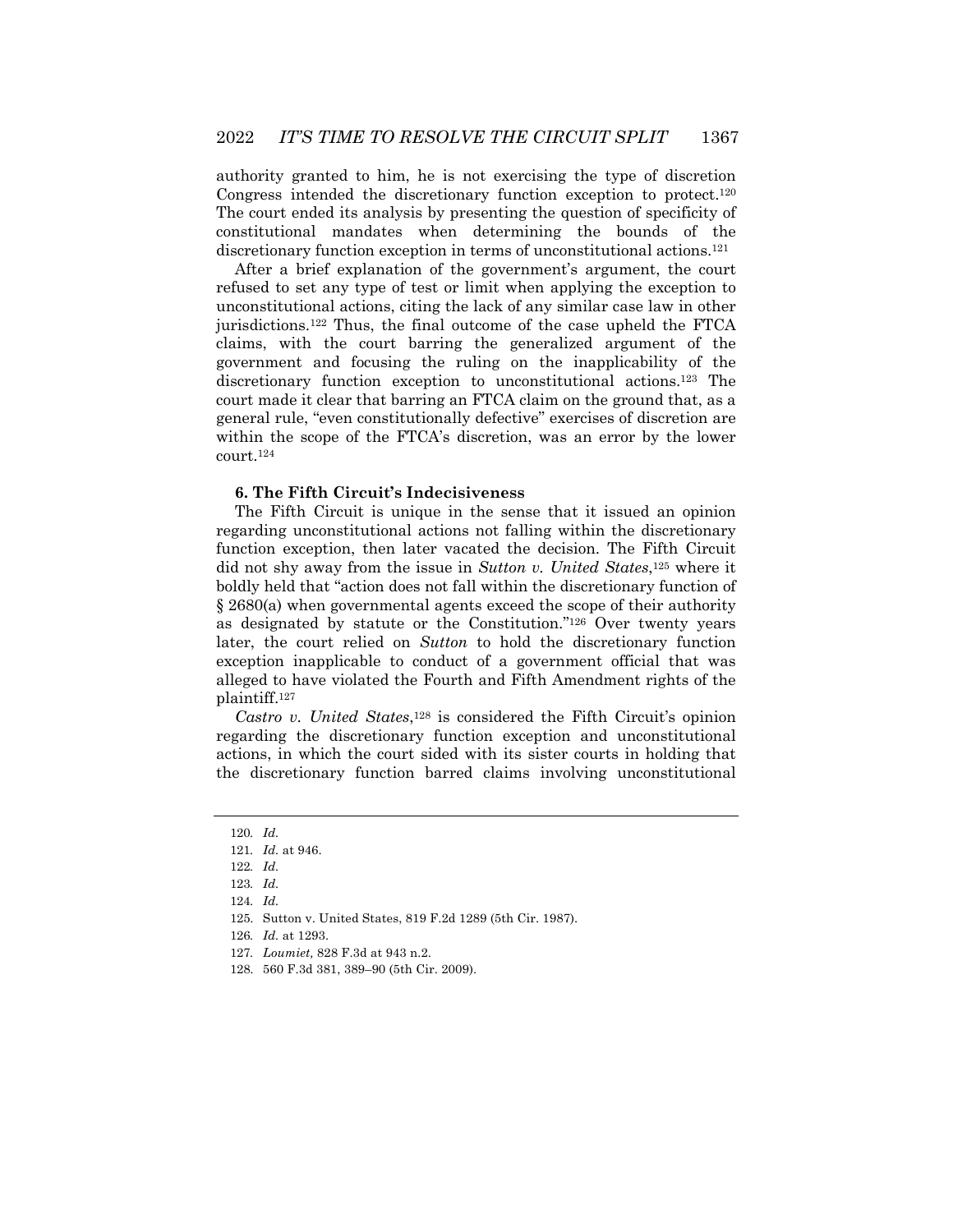actions.129 However, the en banc Fifth Circuit summarily vacated the previous *Castro* panel decision, but in so doing, specifically did not address the interplay between constitutional allegations and the discretionary function exception.130 Instead, the court adopted the prior opinion of the district court, which was notably silent on the weight and significance of the constitutional allegations brought by the plaintiff.<sup>131</sup> Since this overruling, there has been little change in the court's take on the discretionary function exception. The court in *Loumiet* specifically noted in a footnote that "[n]otwithstanding *Sutton,* the Fifth Circuit has since observed that the circuit has 'not yet determined whether a constitutional violation, as opposed to a statutory, regulatory, or policy violation, precludes the application of the discretionary function exception."<sup>132</sup>

The Fifth Circuit's stance on not issuing an opinion in the debate over whether unconstitutional actions fall within the discretionary function fits well with the state of the issue. Without a decision from the Supreme Court clarifying the rules and creating a uniform standard, circuits are going to interpret the exception in a broad manner, seeking to stretch the truth and gain a stronger sense of immunity.

## *B. The Discretionary Function Exception Includes Immunity for Unconstitutional Actions*

There are currently only two circuits that have ruled that unconstitutional actions by government employees still fall within the scope of the discretionary function exception.133 The Seventh Circuit in *Linder v. United States*, <sup>134</sup> and *Kiiskila v. United States*, <sup>135</sup> vaguely defined its reasoning for straying from its sister courts. On the other hand, the Eleventh Circuit in *Shivers v. United States*,<sup>136</sup> went into detail as to the justifications of their ruling.

133*. See* Linder v. United States, 937 F.3d 1087 (7th Cir. 2019); Kiiskila v. United States, 466 F.2d 626 (7th Cir. 1972); *Shivers*, 1 F.4th 924 (11th Cir. 2021).

<sup>129</sup>*. Id.* at 392.

<sup>130</sup>*. Loumiet,* 828 F.3d at 943 n.3.

<sup>131</sup>*. Id.*

<sup>132</sup>*. Id.* (quoting Spotts v. United States, 613 F.3d 559, 569 (5th Cir. 2010)).

<sup>134.</sup> 937 F.3d 1087 (7th Cir. 2019).

<sup>135.</sup> 466 F.2d 626.

<sup>136.</sup> 1 F.4th 924 (11th Cir. 2021).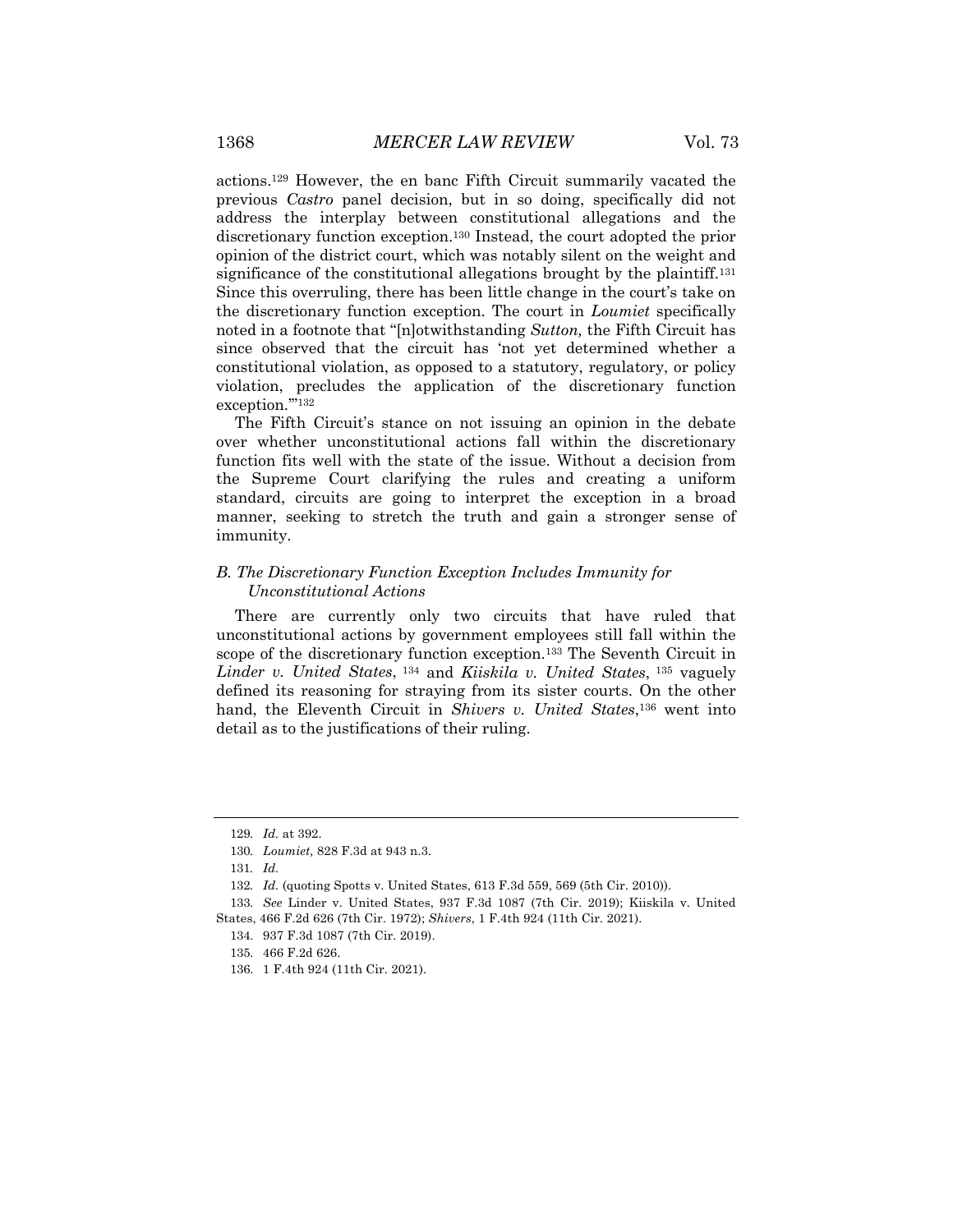## **1. The Seventh Circuit**

*Kiiskila,* decided in 1970, preceded many of the above-mentioned cases where the courts held that unconstitutional actions do not fall within the scope of the discretionary function exception of the FTCA.<sup>137</sup> In *Kiiskila*, the plaintiff was a civilian office manager of a credit union located on a military base. After allegations surfaced that the plaintiff violated a base regulation, the base's commanding officer permanently barred the plaintiff from entry onto the base, thereby costing the plaintiff her job.138 In an earlier appeal in the case, the Seventh Circuit held that the exclusion of the plaintiff from the base and the resulting loss of her job violated the First Amendment.<sup>139</sup>

On remand, the plaintiff amended her complaint to add a claim for damages under the FTCA.140 The Seventh Circuit affirmed the lower court's ruling, holding that "her exclusion from Fort Sheridan was based upon Colonel Nichols' exercise of discretion, albeit constitutionally repugnant, and therefore excepted her claim from the reach of the [FTCA] under 28 U.S.C. § 2680(a)."141 The court further noted that the officer's actions were both discretionary in nature, and stated:

Of course, this is not to say the Colonel could not, through negligence or wrongful exercise, have abused his discretion by enforcing the regulation against activity "too far removed in terms of both distance and time" to pass constitutional muster; we have already determined the constitutional infirmity of the Colonel's exclusion. But 28 U.S.C. § 2680(a) precludes action for abuse of discretionary authority whether through negligence or wrongfulness. Since Colonel Nichols had discretion in choosing to apply the regulation, the Government remains immune from liability under 28 U.S.C. § 2680(a).142

Turning to the second case in the circuit, *Linder*, the court faced the question of whether a plaintiff's plausible allegation of unconstitutional conduct deprives the United States of its sovereign immunity, which is otherwise preserved by the discretionary function exception.143 This suit stemmed from the plaintiff, a deputy marshal, punching a fugitive's father in the face during an interrogation. This incident was

143*. Linder*, 937 F.3d at 1090–91.

<sup>137.</sup> 466 F.2d 626 (7th Cir. 1972).

<sup>138</sup>*. Id.* at 626–27.

<sup>139</sup>*. Id*. at 627.

<sup>140</sup>*. Id.* at 627.

<sup>141</sup>*. Id.* at 627–28.

<sup>142</sup>*. Id.* at 628.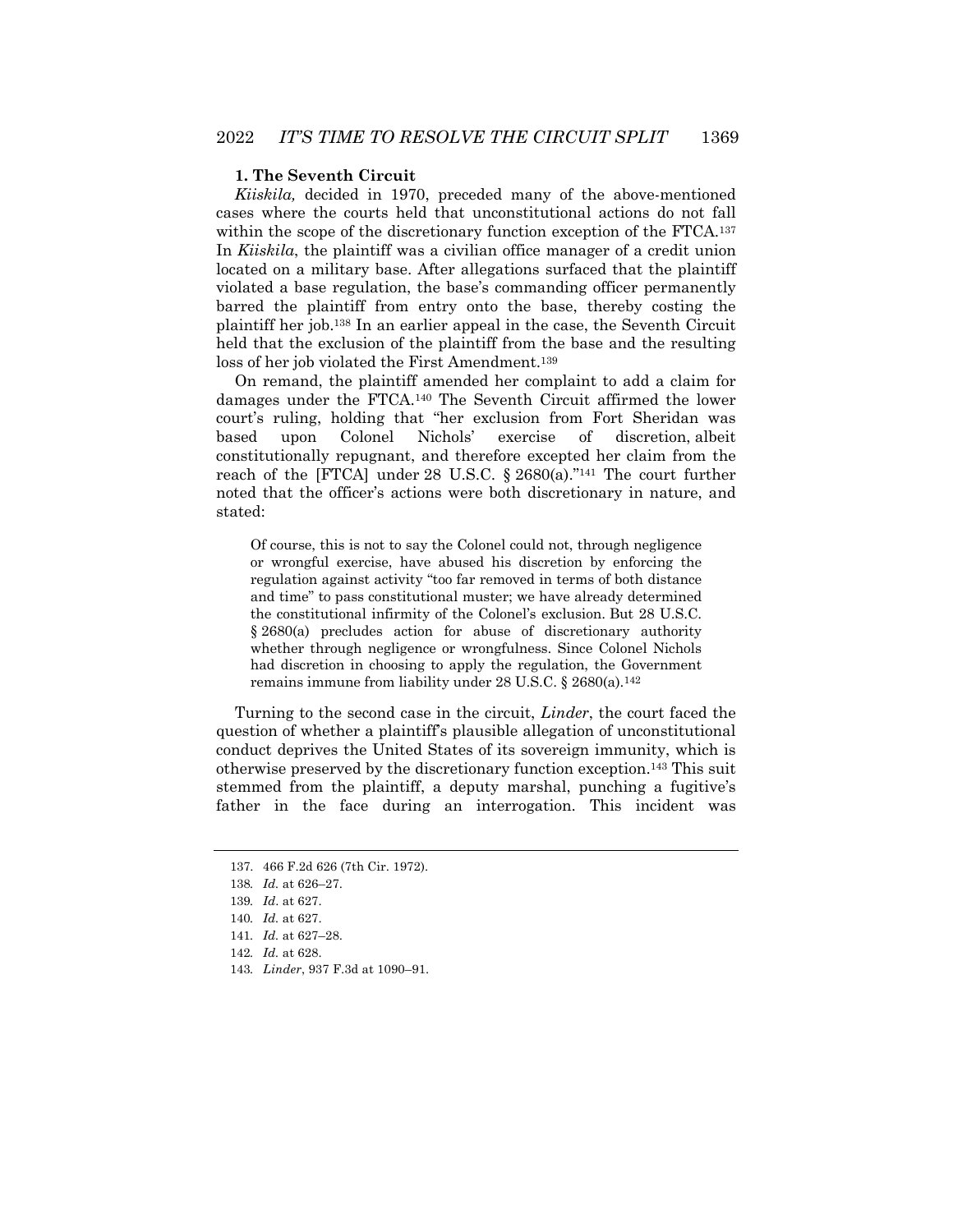investigated by the Marshals Service and the Inspector General of the Department of Justice, and resulted in Linder being indicted on federal felonies. The indictment was eventually dismissed as a sanction, and Linder returned to work as a deputy marshal. Linder later filed a suit against the United States under the FTCA, which the district court dismissed, citing the discretionary function exception as its reason.144

The court of appeals agreed with the district court, first establishing that the actions by Linder were discretionary.145 Next, the court attempted to debunk the idea that no one has the discretion to violate the Constitution.146 The court reasoned that the FTCA does not apply to constitutional violations as those violations are not related to the FTCA or its function.147 Instead, the court explains that the FTCA applies only to state law torts, which is the reason the Supreme Court created the *Bivens* remedy, which is a lawsuit for damages when federal officers, acting under color of federal authority, allegedly violate the Constitution in their employment.148

Despite the court's position, Linder argued that no one has the discretion to violate the Constitution or the discretion to commit a malicious tort such as intentional infliction of emotional distress.149 The court acknowledged this as true, stating that nobody should commit a civil wrongdoing.150 However, the court qualified this by stating that:

unless §2680(a) is to be drained of meaning, it must apply to discretionary acts that are tortious. That's the point of an *exception*: It forecloses an award of damages that would otherwise be justified by a tort. Nothing in subsection (a) suggests that some discretionary but tortious acts are outside the FTCA while others aren't.151

The court concluded with the notion that just because legally created discretion is misused, and a tort action created, does not mean the United States is automatically liable.152

<sup>144</sup>*. Id.* at 1088.

<sup>145</sup>*. Id.* at 1090.

<sup>146</sup>*. Id.*

<sup>147</sup>*. Id.*

<sup>148</sup>*. Id.*; *See also* Bivens v. Six Unknown Named Agents of Federal Bureau of Narcotics, 403 U.S. 388 (1971). While the FTCA explicitly provides a statutory cause of action for tort claims, *Bivens* actions provide an implied cause of action for violations arising directly under the Constitution.

<sup>149</sup>*. Linder*, 937 F.3d at 1091.

<sup>150</sup>*. Id.*

<sup>151</sup>*. Id.*

<sup>152</sup>*. Id.*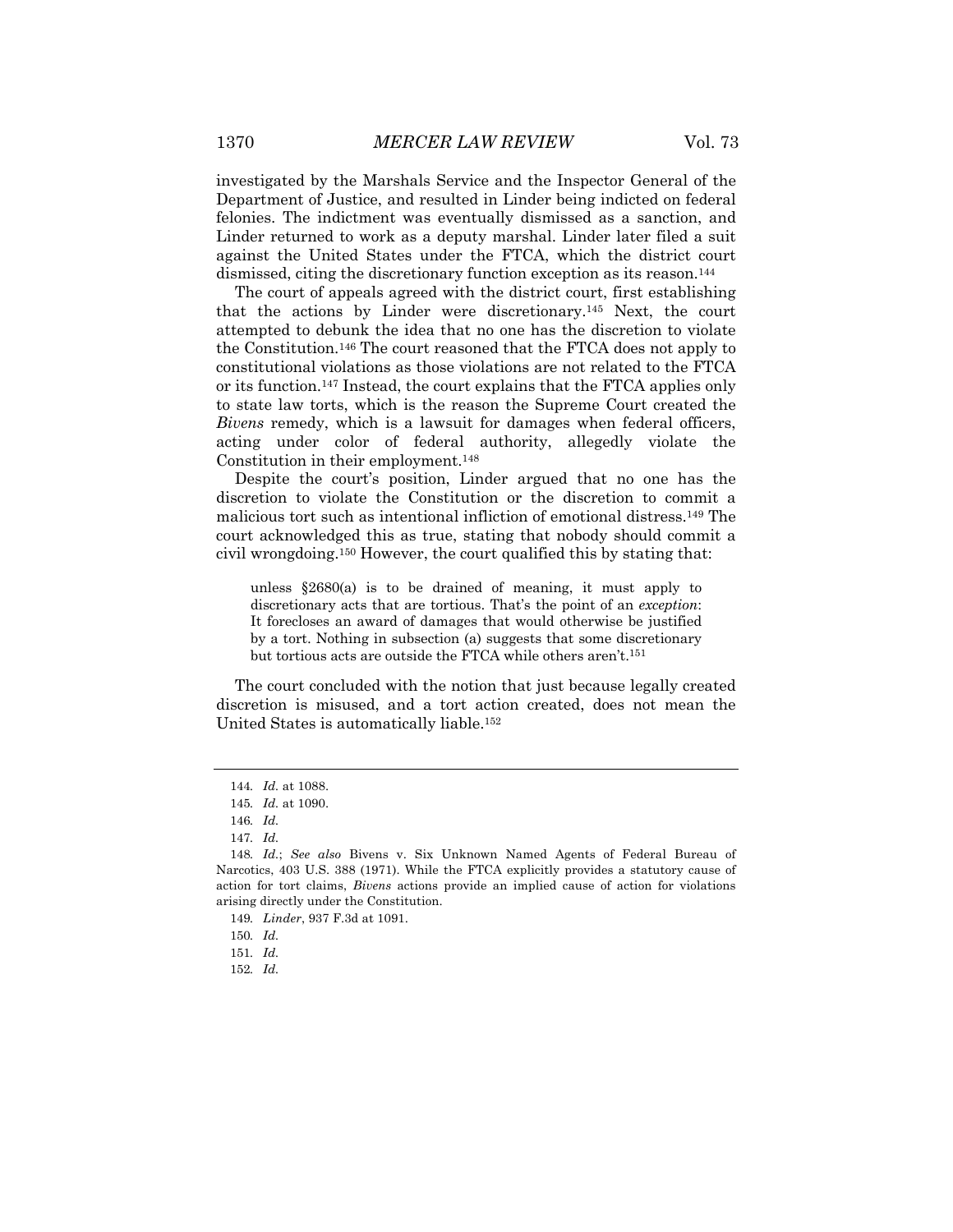#### **2. The Eleventh Circuit**

The Eleventh Circuit is the most recent court to deviate from the other circuits with established precedent regarding the discretionary function exception.153 Mackie Shivers, an older, and vulnerable federal inmate, sued the United States after his cellmate attacked him. Shivers's cellmate stabbed him in the eye with a pair of scissors while he was sleeping, leaving him permanently blind in that eye. Following the attack, Shivers exhausted his administrative remedies before bringing this FTCA suit. Shivers alleged that prison officials knew or should have known before assigning the assailant to the cell with Shivers that he was aggressive and had violent tendencies toward other prisoners, specifically cellmates. Shivers claimed that the government was negligent and that the government violated his right to be free of cruel and unusual punishment.154

The court did not agree with Shivers's arguments. Instead, the district court dismissed Shiver's FTCA claim,155 with the court of appeals following suit and affirming the dismissal citing the discretionary function exception as the reason for the dismissal.156 The court's reasoning behind its unpopular decision was rooted in the idea that the FTCA and FTCA claims are not based on alleged constitutional violations, as those are typically addressed under *Bivens*.157 Further, the court stated that "[t]he inquiry is not about how poorly, abusively, or unconstitutionally the employee exercised his or her discretion but whether the underlying function or duty itself was a discretionary one."158

In its analysis, the court focused on *Gaubert* and *Berkovitz*, deducing that because there was no specific source of law guiding the prison guards, and because they were not acting contrary to any law or regulation, their actions were discretionary in nature, whether they were acting unconstitutionally or not.159 The court then focused on the Seventh Circuit's decisions in *Linder and Kiiskila*.<sup>160</sup> In these two cases, the court reasoned that the limited coverage of the FTCA meant it was not designed to apply to constitutional torts.161 While the majority held

157*. Id.* at 931.

<sup>153</sup>*. Shivers,* 1 F.4th 924.

<sup>154</sup>*. Id.* at 927.

<sup>155</sup>*. Id.* at 928.

<sup>156</sup>*. Id.* at 935.

<sup>158</sup>*. Id.*

<sup>159</sup>*. Id.*

<sup>160</sup>*. Id.* at 932.

<sup>161</sup>*. Id*.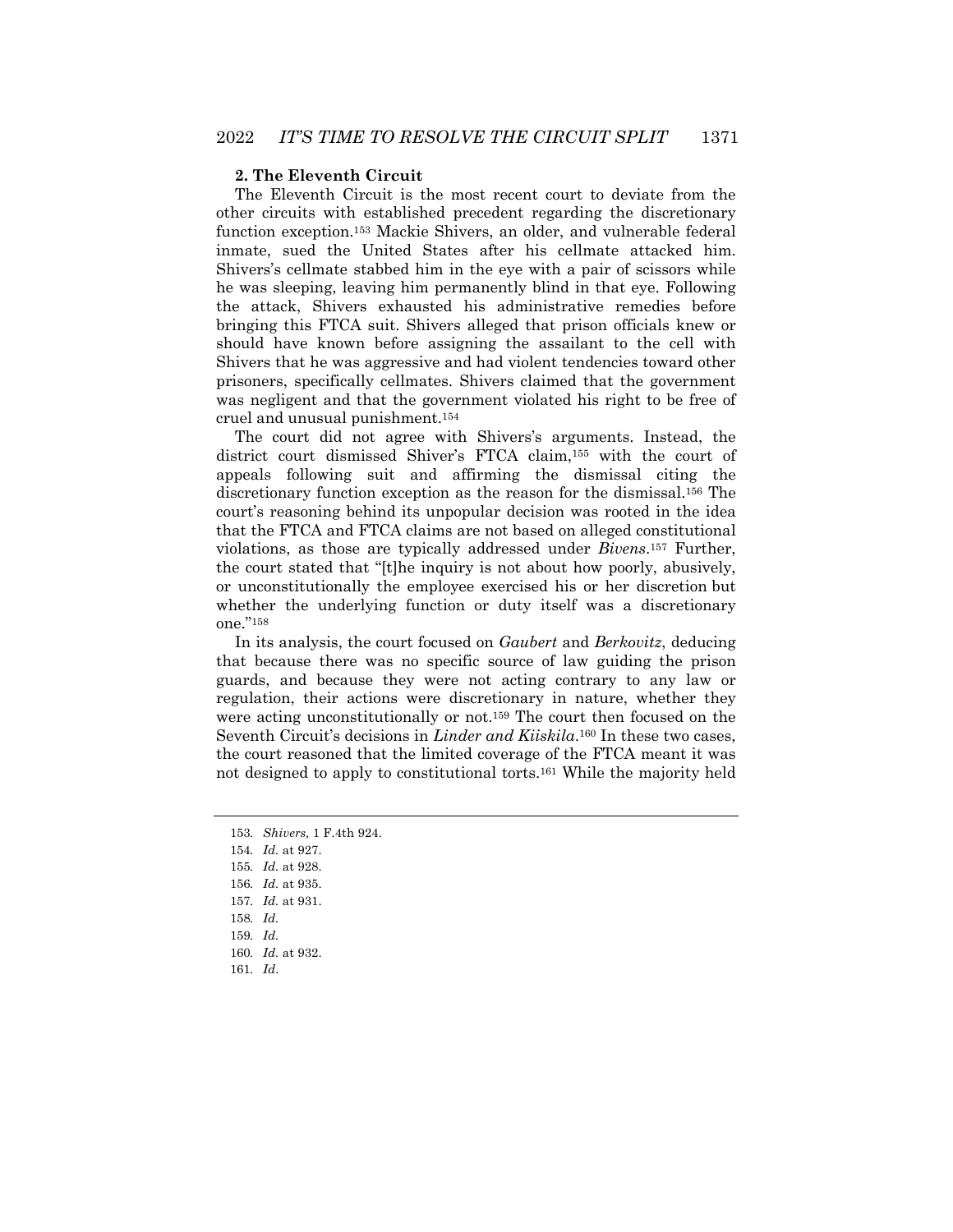that unconstitutional actions fall within the scope of the discretionary function exception, Judge Wilson dissented, arguing that the FTCA claim should not have been dismissed as the actions of the prison officials did not fall within the discretionary function exception.162 His dissent focused on the above-mentioned cases that fall within circuits disproving unconstitutional actions falling within the discretionary function exception.163

#### IV. ANALYSIS

There are two distinct routes this issue could go in, with one being the obvious direction it *should* go in. First, the issue could simply stand as is, with the Supreme Court of the United States or Congress opting out of clarifying whether unconstitutional actions fall within the scope of the discretionary function exception of the FTCA. Second, the Supreme Court or Congress could elect to further define and standardize what actions, specifically unconstitutional actions, fall within the exception, and which actions fall outside the exception.

Taking both options into consideration, as well as the case law above which defines the circuit split, and the current sociopolitical climate in the United States, it is apparent the Court should act. The Court should clarify whether unconstitutional actions by government officials should be held to the same standard as unconstitutional actions of citizens, or whether government officials will be shielded under the blanket of sovereign immunity. Further, in its clarification of the standard, the Court should in fact deem unconstitutional actions as nondiscretionary, and therefore actions which fall outside the scope of the discretionary function of the FTCA.

As discussed above, Congress created the FTCA to offer citizens a way to seek damages from the government for tortious actions by government officials.164 If the statute was amended or interpreted to include unconstitutional actions within the exception, it would allow for government employees to act both tortiously and unconstitutionally with little to no path for a citizen to seek relief.<sup>165</sup> Although the court has wavered in its interpretation of the exception, including at times extending it to government activity which would be inexcusable today,

<sup>162</sup>*. Id.* at 936 (Wilson, J., dissenting).

<sup>163</sup>*. Id.*

<sup>164.</sup> Lewis, *supra* note 1, at 1.

<sup>165.</sup> Brief for Stephen I. Vladeck et al. as Amici Curiae Supporting Plaintiff, D.J.C.V., minor child, and G.C., his father v. United States of America, 2020 WL 10867966, 14 (1:20-cv-05747-PAE).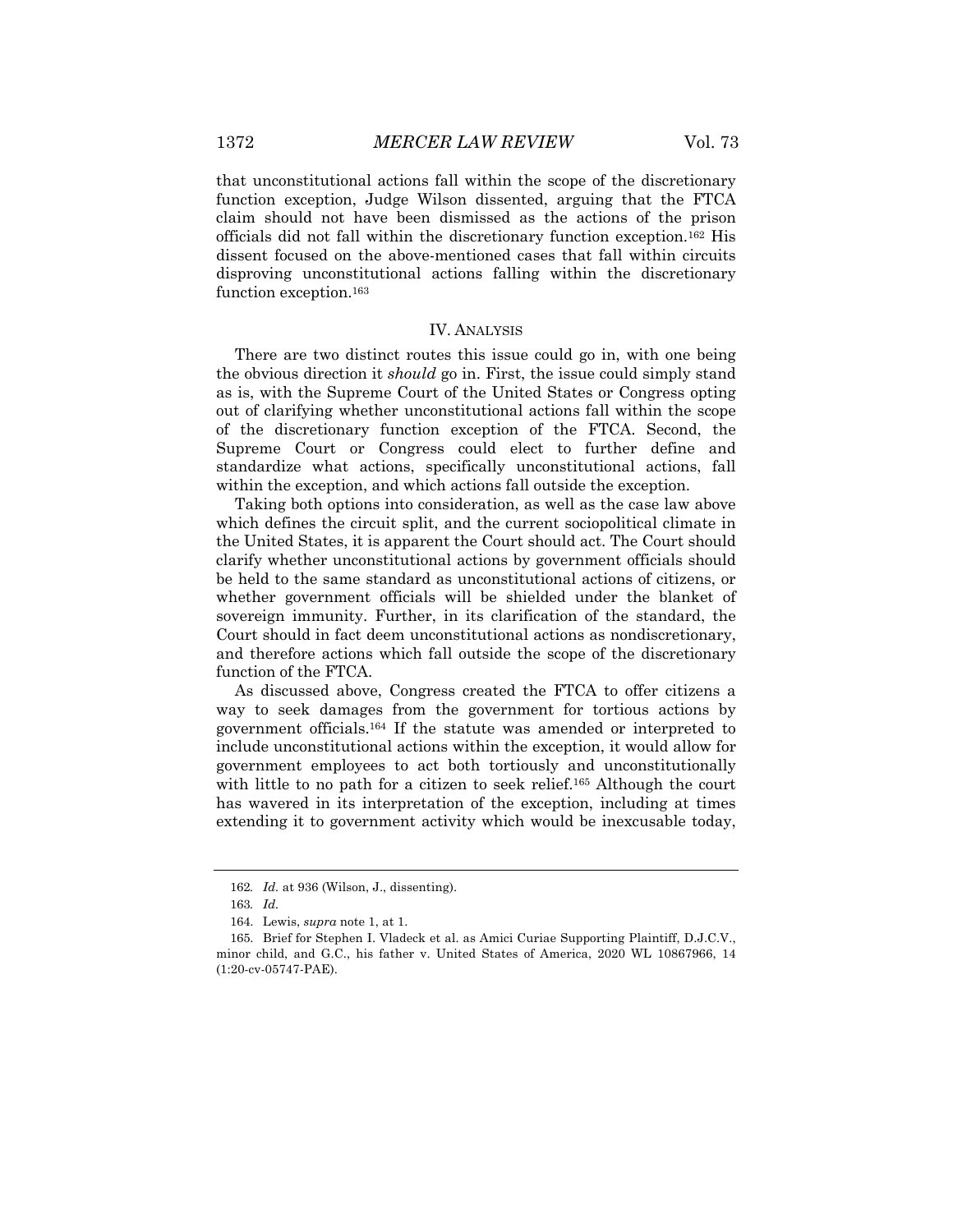the court has never extended the discretionary function exception to cover unconstitutional conduct.166

There are three reasons why unconstitutional actions should be excluded from the scope of the discretionary function exception. First, it was never the intention of Congress to excuse the government from unconstitutional actions, or allow illegal actions to be deemed policymaking discretionary actions, thus excusing liability.167 Second, there are no other avenues for a citizen to seek redress from the government for tortious actions by employees that violated their constitutional rights.168 And lastly, the exclusion of unconstitutional actions from the discretionary function exception of the FTCA would be feasible with a workable test.169 Each of these points are easily dissectible and on their own would not prevent the Court from clarifying that unconstitutional actions have no place within the discretionary function exception.

#### *A. The Language of the Statute and the Intent of the Lawmakers*

#### **1. The Current Test is No Longer Enough**

The Court has limited the discretionary function exception to include only actions which involve an element of judgement or choice (the exercise of discretion).170 The *Gaubert* test is the standard used by most courts to determine whether actions were discretionary.171 The two prong test requires that: (1) the action in question is one which requires an element of judgment or choice, and (2) that the action was one which the exception was designed to protect.172 The Court, through *Gaubert*  and *Berkovitz*, clearly delineates that the discretionary function exception must be based on situations concerning true discretion and authentic public policy interests.173 But the government, just as it did

<sup>166</sup>*. Id.* at 11.

<sup>167.</sup> Niles, *supra* note 46, at 1300.

<sup>168</sup>*. Shivers,* 1 F.4th at 939 (Wilson, J., dissenting).

<sup>169.</sup> Daniel Cohen, *Not Fully Discretionary: Incorporating a Factor-Based Standard into the FTCA's Discretionary Function Exception*, 112 NW. U. L. REV. 879, 897 (2018).

<sup>170</sup>*. Berkovitz,* 486 U.S. at 546–47. *See also Gaubert*, 499 U.S. at 322–23 (the discretionary function exception applies when the challenged government action involves "an element of judgment or choice" and when the complained-of choice is "the kind that the discretionary function exception was designed to shield").

<sup>171</sup>*. Shivers,* 1 F.4th at 928–29.

<sup>172</sup>*. Id.*

<sup>173</sup>*. See* Petition for a Writ of Certiorari, Patty v. United States, No. 15-1361, 2016 WL 2621681 (2015).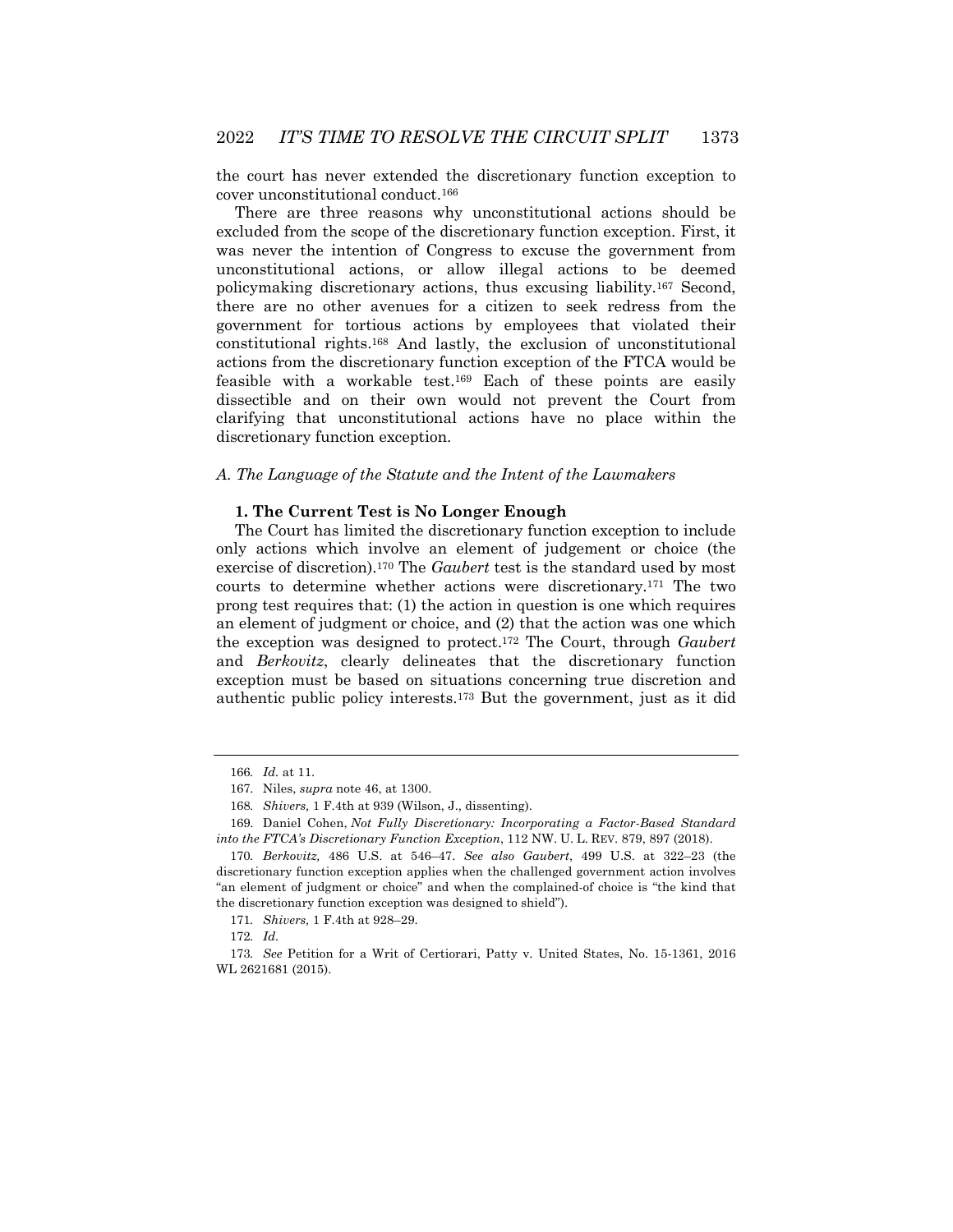before *Berkovitz*, continues to argue for an overly broad application of the exception "that is tantamount to swallowing the rule."174

Concentrating on the first prong, the Supreme Court has long held that actions which call for transgressing the Constitution are outside the scope of discretion.175 Under common law, a citizen who acts unconstitutionally toward another is bound to be held liable for their actions.176 This is no different for the actions of federal officials who act unconstitutionally within the scope of their official duties.177 When a citizen commits unconstitutional tortious abuse upon another person, they are likely to be held liable.178 The creators of the discretionary function exception did not intend for the government to be able to excuse unconstitutional actions.179 An intent of that nature would have rendered moot any need for the discretionary function exception. While the argument for the inclusion of unconstitutional actions within the scope of the discretionary function exception has merit, it disregards the fundamental reasoning behind the FTCA and the exception.180

When considering the policy-protecting exception to the FTCA, all discretionary function exception immunity is inhibited when a federal government official crosses constitutional lines.181 Just as a federal official does not "possess discretion to violate constitutional rights,"182 the discretionary function exception "does not shield conduct that transgresses the Constitution."183 However, there is a difference between the constitutional barrier against claims of policymaking discretion and the Supreme Court precedent that discretion is not present when a federal employee neglects to follow a regulation or statute that specifically prescribes a course of action.<sup>184</sup>

The difference hinges on the residual authority a federal government employee possesses.<sup>185</sup> Even if a statute or regulation does not offer

180. Amy M. Hackman, *The Discretionary Function Exception to the Federal Tort Claims Act: How Much is Enough?*, 19 CAMPBELL L. REV. 411, 445 (1997).

182. Gregory Sisk, *Federal Courts, Practice & Procedure: Recovering the Tort Remedy for Federal Official Wrongdoing*, 96 NOTRE DAME L. REV. 1789, 1828 (2021) (quoting Medina v. United States, 259 F.3d 220, 225 (4th Cir. 2001)).

<sup>174</sup>*. Id.* at 5.

<sup>175</sup>*. See generally Shivers*, 1 F.4th at 924.

<sup>176.</sup> Lewis, *supra* note 1, at 1.

<sup>177</sup>*. Id.*

<sup>178</sup>*. Id.*

<sup>179.</sup> Lewis, *supra* note 1, at 18.

<sup>181</sup>*. See Shivers*, 1 F.4th at 937 (Wilson, J., dissenting).

<sup>183</sup>*. Id.* (internal quotes omitted)

<sup>184</sup>*. Id.*

<sup>185</sup>*. Id.*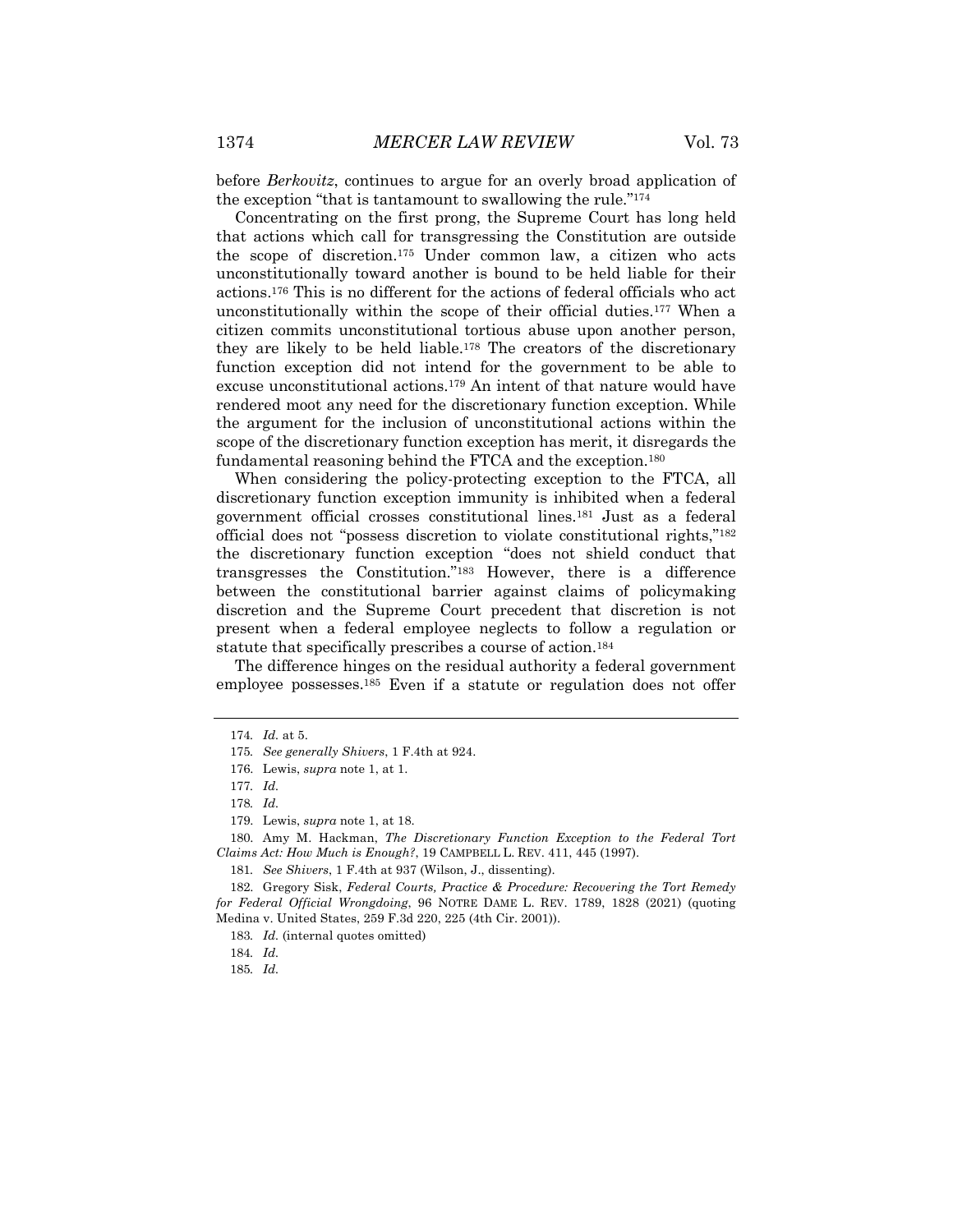specific instructions for employees, the employee continues to retain residual authority as an executive branch officer.186 On the other hand, "when the Constitution precludes the action, whether or not that constitutional command is precisely ascertained prior to application in the particular case, the discretion is removed entirely, and no remnant of general executive authority remains."187 The authority of the government and its officials is not infinite.188 It is much like a rubber band which has an eventual breaking point.189 Thus, sometimes the government takes actions that are beyond the scope of its authority.190

Addressing the unreliability of the *Gaubert* test, the Ninth Circuit in *Nurse* serves as a valuable example of the need for unconstitutional actions to be barred from the exception.191 The government employees in *Nurse* were alleged to have developed unconstitutional policies which discriminated on the basis of race.192 Because these regulations required the weighing of policy matters, and because they involved a judgement call, they passed the test with gusto and would have allowed the government to employ the discretionary function exception.193 However, the court acknowledged the inability of federal employees to be discretionary in their actions if they violate a legal mandate and instead held that on its face, the complaint alleged actions that could have been unconstitutional, thus opting to disqualify the use of the discretionary function exception.194

## **2. Sovereign Immunity Was Never Intended to Include Unconstitutional Actions**

Along with the cases that fall within the majority umbrella above, the opinion in *Castro* and dissent in *Shivers* offer further assurance that unconstitutional actions should not be included under the discretionary function exception.195 The prominent argument against this is that an FTCA tort claim based on a tortious discretionary action by a government figure is barred by the exception because the plain

<sup>186</sup>*. Id.* at 1828–29.

<sup>187</sup>*. Id.*

<sup>188.</sup> Birnbaum v. United States, 588 F.2d 319, 329 (2d Cir. 1978).

<sup>189</sup>*. Id.*

<sup>190</sup>*. Id.*

<sup>191</sup>*. See generally Nurse*, 226 F.3d at 996.

<sup>192</sup>*. Id.* at 1000.

<sup>193</sup>*. Id.* at 1001–02.

<sup>194</sup>*. Id.* at 1002.

<sup>195</sup>*. See Castro*, 560 F.3d at 390; *Shivers*, 1 F.4th at 936.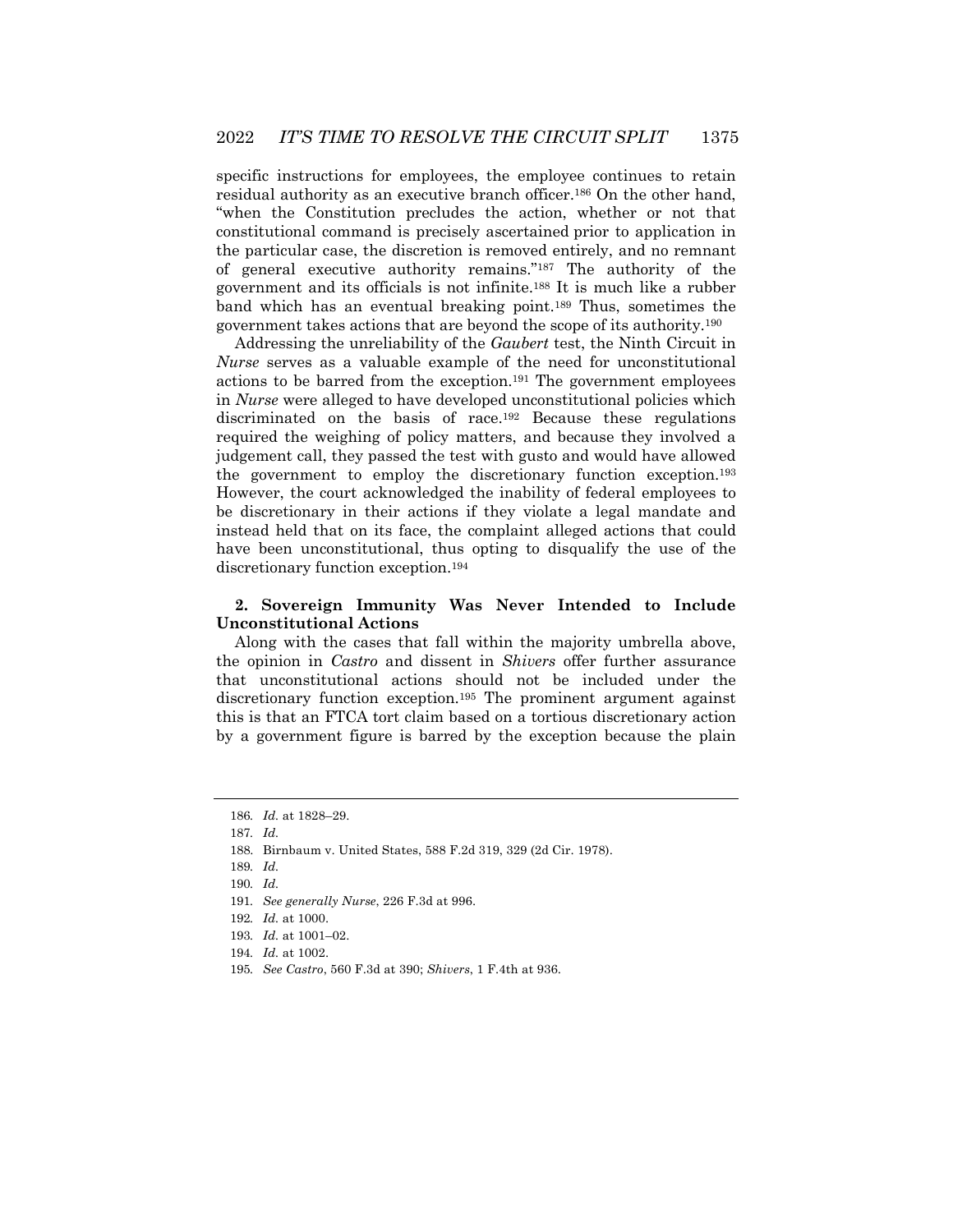language of the statute said so.<sup>196</sup> Those arguing would go so far as to say that even unconstitutional tortious abuse is excused under the exception.197 But the case law says otherwise.

Further, in other instances, the Supreme Court has held that unconstitutional actions do not fall within the scope of immunity.198 The Court was faced with a similar situation in *Owen v. Independence*,199 where it addressed municipal immunity.<sup>200</sup> "There, the Supreme Court evaluated whether a common-law immunity for 'discretionary' functions could protect municipalities against 42 U.S.C. § 1983 claims where the municipalities' employees acted in good faith."201 The Court explained that the immunity doctrine was rooted in the separation of powers principles; "it served to 'prevent courts from substituting their own judgment on matters within the lawful discretion of the municipality.'"202

The FTCA and the discretionary function exception are similarly based on separation of powers principles.203 The exception serves to prevent "judicial second-guessing of legislative and administrative decisions grounded in social, economic, and political policy  $\dots$ ."<sup>204</sup> Much like the contexts in *Owens*, when addressing actions under the FTCA, there is no discretion to violate the Constitution.205 Judge Wilson, in explaining the comparison of *Owens* to *Shivers* stated that

[U]nconstitutional conduct is necessarily outside the scope of the discretionary function exception, just like it is outside the scope of discretionary function immunity at common law. Therefore, the discretionary function exception likewise cannot shield the United States in an FTCA case where the tortious conduct at issue also allegedly violates the Constitution.206

In his dissent, Judge Wilson provides it was never the intent of Congress or of the Court to allow the government to commit tortious

<sup>196</sup>*. Shivers*, 1 F.4th at 936 (Wilson, J., dissenting).

<sup>197</sup>*. Id.* at 937

<sup>198</sup>*. See generally Pooler,* 787 F.2d at 868; *Nurse,* 226 F.3d at 996; *Raz,* 343 F.3d at 945; *Limone,* 579 F.3d at 79.

<sup>199.</sup> 445 U.S. 622 (1980).

<sup>200</sup>*. Id.* at 657.

<sup>201</sup>*. Shivers*, 1 F.4th at 938 (Wilson, J., dissenting).

<sup>202</sup>*. Id.* (quoting *Owens,* 445 U.S. at 649).

<sup>203</sup>*. Shivers*, 1 F.4th at 938 (Wilson, J., dissenting).

<sup>204</sup>*. Id.* at 937 (quoting *Varig Airlines*, 467 U.S. at 814).

<sup>205</sup>*. Shivers*, 1 F.4th at 937 (Wilson, J., dissenting).

<sup>206</sup>*. Id.* at 938.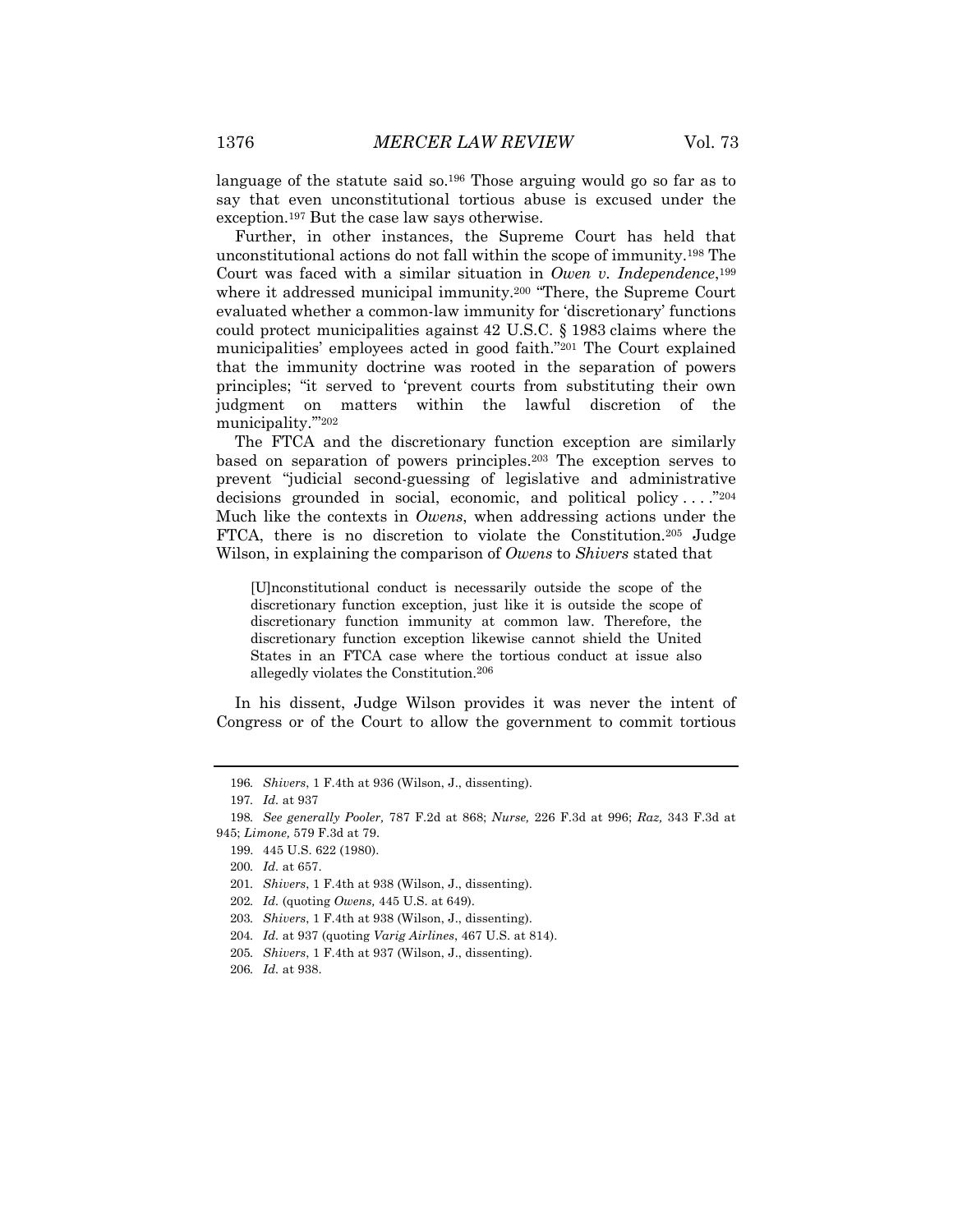actions, unchecked.207 When a person violates the Constitution, they forfeit their right to immunity as their actions were not prescribed in the discretion authorized by Congress or the Court.208 Therefore, when a government employee, acting on behalf of the government, violates the Constitution through a tortious action, the government should forfeit its right to immunity.209

#### *B. Constitutional Claims Under the FTCA are Unique*

The FTCA should include language, or be interpreted to explicitly exclude unconstitutional actions, as other remedies for government officials who violate constitutional rights are inadequate. As evidenced above, the First, Third, Eighth, Ninth, and D.C. circuits have confirmed the discretionary function exception does not extend to unconstitutional actions. Further even in circuits where the majority held that unconstitutional actions fall within the exception, there were judges who wrote lengthy dissents outlining the faults within the view of the majority.210 Judge Wilson of the Eleventh Circuit walked through the above-mentioned hurdles in his dissent in *Shivers*.211

While a claim of constitutional transgressions alone are not enough to trigger the FTCA, when there is a state tort claim coupled with unconstitutional conduct, an FTCA claim exists.212 The constitutional defect does not itself trigger or sustain the FTCA claim, instead it merely serves to negate a discretionary function exception defense.213 Thus, the FTCA claim still only addresses the violations of state tort law, not the alleged constitutional violations.214 For example, when there are allegations that a prison official was negligent in discretionary inmate housing, additional allegations of an Eighth Amendment violation would be sufficient to preclude the application of the discretionary function exception.215

A claim of unconstitutional action coupled with an FTCA claim is uniquely different than a *Bivens* claim or a section 1983 claim.216 In an FTCA claim, a party is attempting to hold the government liable for a

<sup>207</sup>*. Id.*

<sup>208</sup>*. Id.* at 937.

<sup>209</sup>*. See Shivers*, 1 F.4th at 936 (Wilson, J., dissenting).

<sup>210</sup>*. See Id.*; *Castro*, 560 F.3d at 392–93 (Smith, J., dissenting).

<sup>211</sup>*. Shivers*, 1 F.4th at 936 (Wilson, J., dissenting).

<sup>212</sup>*. Id.* at 939.

<sup>213</sup>*. Id.* at 940.

<sup>214</sup>*. Id.* at 939.

<sup>215</sup>*. Id.* at 939–40.

<sup>216</sup>*. Id.* at 940.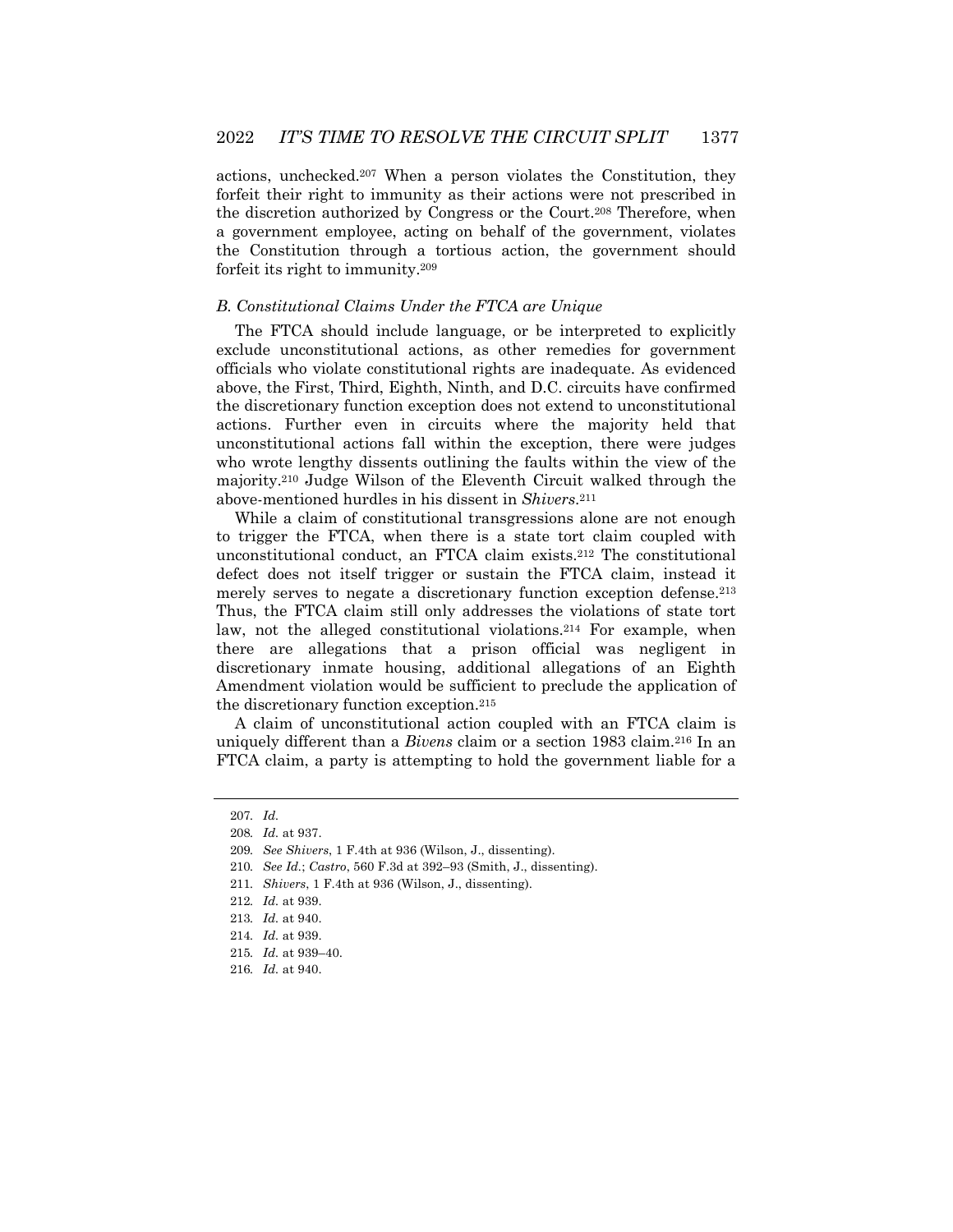tortious action committed within the scope of their federal employment.217 In *Bivens*, the Supreme Court recognized the availability of damages and injunctive relief for constitutional violations committed by federal officers acting under color of federal law or authority.218 Unlike the FTCA, which explicitly provides a statutory cause of action for tort claims, *Bivens* actions provide an implied cause of action for violations arising directly under the Constitution.219 Contrasting a claim under the FTCA, *Bivens* suits are filed against federal officers in their individual capacities, not against the United States.220 While certain aspects of FTCA and *Bivens* litigation overlap, constitutional claims brought against individual defendants in a *Bivens*  action are beyond the scope of the FTCA.221 Claims against state and local entities and officials under 42 U.S.C. § 1983 or state law also are not covered in the interpretation or application of the FTCA.222

## *C. A Proposed Test to Exclude Unconstitutional Actions by Federal Employees*

Excluding unconstitutional actions from the discretionary function exception of the FTCA would be feasible with a workable test. A factorsbased test would be the clearest way for the Supreme Court to clarify that unconstitutional tortious actions are not protected under the discretionary function exception.223 The three proposed factors would be (1) whether the government employee exercised a choice, (2) whether the choice related to policy considerations, and (3) whether the government employee's conduct if performed by a private person would be considered unconstitutional.224

The first factor, whether the government employee exercised a choice, stems from the *Berkovitz* requirement that the government employee must have had a choice in their tortious action.225 This broad requirement focuses on the general concept of the word "discretionary," and looks at whether the employee had any discretion.226 The first question looks at whether the employee was performing a ministerial

<sup>217.</sup> Lewis, *supra* note 1, at 5.

<sup>218</sup>*. See Bivens*, 403 U.S. at 388.

<sup>219</sup>*. Shivers*, 1 F.4th at 940 (Wilson, J., dissenting).

<sup>220.</sup> Lewis, *supra* note 1, at 5, n.44.

<sup>221</sup>*. Id.*

<sup>222</sup>*. Shivers*, 1 F.4th at 938 (Wilson, J., dissenting).

<sup>223.</sup> Cohen, *supra* note 169, at 881–82.

<sup>224</sup>*. Id.* at 899.

<sup>225</sup>*. Id.*

<sup>226</sup>*. Id.*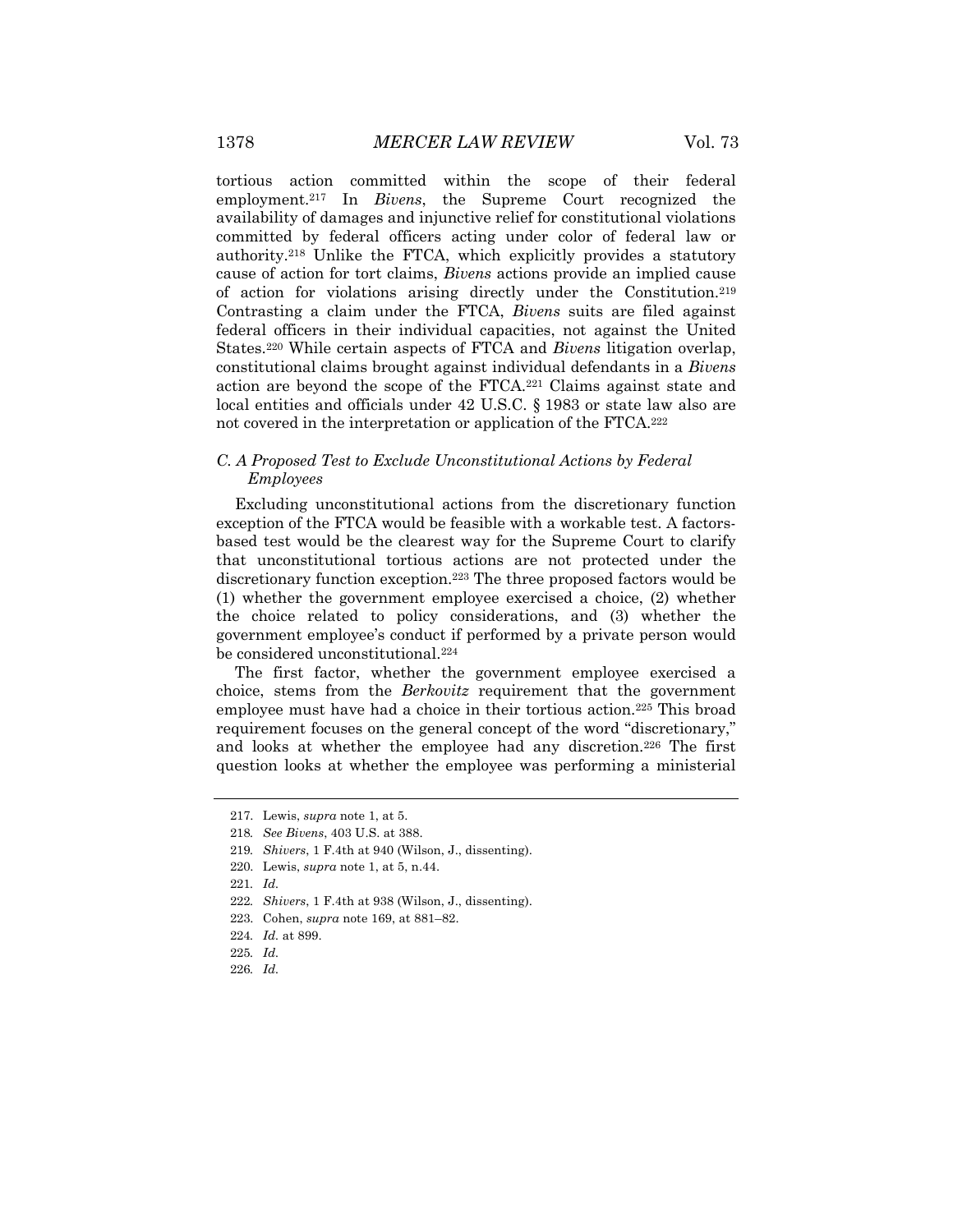action, where they would lack discretion, or whether they were acting in a way that allowed discretion.227 The adoption of this factor brings the concern that if courts were to strictly apply the choice requirement, governmental entities would provide less guidance and regulations, "because fewer directives will mean less potential liability."228 However this concern is misplaced as "the government does not decide on policy as a means of avoiding liability–government functions to help resolve collective action problems."229 Thus, incorporating the "choice" requirement from *Berkovitz* would, "do nothing more than align the discretionary function exception with existing precedent; fear of unintended consequences should not outweigh the judiciary's duty to clarify the scope of the law."230

The second proposed factor revolves around "the nature of the choice; the employee's choice must be related to policy considerations."231 Policy considerations can be social, political in nature, or economic.232 This requirement is broad, yet it tethers the employee's decision to a broader system that excludes employee decisions not reflective of the larger organization.233 For example, choosing not to work is not protected under the discretionary function exception because it is not a policyrelated choice, but deciding how to allocate sparse resources would be protected by the exception because the allocation would pertain to social, political, or economic considerations.<sup>234</sup> The policy-related choice requirement balances competing concerns behind the FTCA through ensuring the government is liable for actions which fall outside the line of its official duties, while protecting necessary government operations.235

The third and last factor would deny coverage by the discretionary function exception for tortious actions which violate the Constitution. This added factor would allow the Supreme Court to clarify and enforce the notion that the discretionary function exception was not created to shield the government from all liability, including liability for tortious actions which are unconstitutional. The discretionary function

<sup>227</sup>*. Id.*

<sup>228</sup>*. Id.* at 900.

<sup>229</sup>*. Id.*

<sup>230</sup>*. Id.*

<sup>231</sup>*. Id.*

<sup>232</sup>*. Id.* at 901; *See Varig Airlines*, 467 U.S. at 814 ("Congress wished to prevent judicial 'second-guessing' of legislative and administrative decisions grounded in social, economic, and political policy through the medium of an action in tort.").

<sup>233.</sup> Cohen, *supra* note 169, at 901.

<sup>234</sup>*. Id.* at 900.

<sup>235</sup>*. Id.*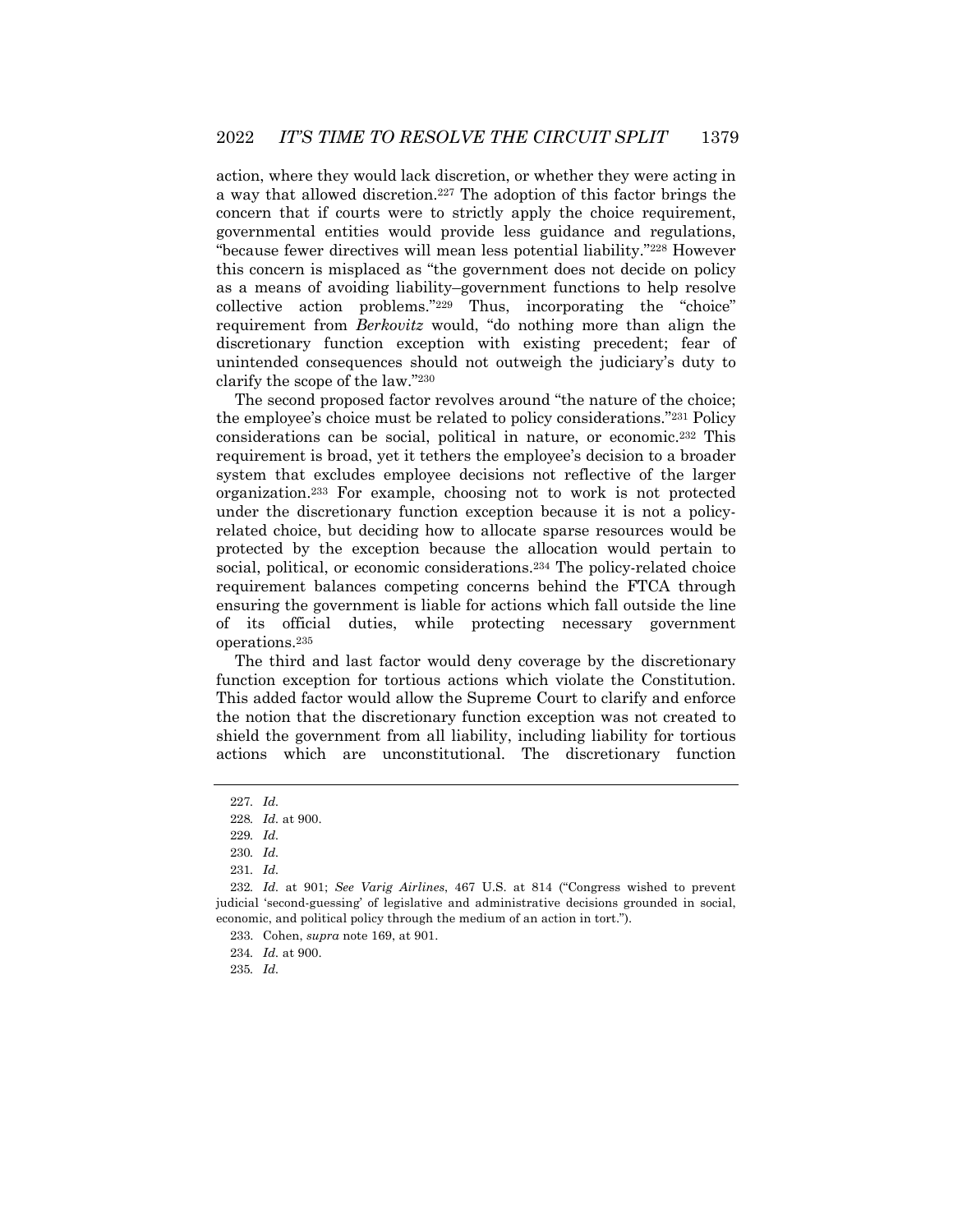exception should perform much like the discretionary function immunity at common law. "Therefore, the discretionary function exception likewise cannot shield the United States in an FTCA case where the tortious conduct at issue also allegedly violates the Constitution."236 Further, this factor would not limit the intended purpose of the FTCA because the goal "of the FTCA was to pull back the curtain of sovereign immunity as long as it did not impair the essential government functioning."237 The third factor is consistent with the precedent in the First, Third, Eighth, Nineth, and D.C. Circuits, and would offer a firm rule to end the current circuit split regarding unconstitutional, tortious actions and the government's liability.238

#### V. CONCLUSION

The Supreme Court should revisit its interpretation of the exception to untangle the confusion surrounding the current test and should clarify that unconstitutional tortious actions fall outside the scope of the discretionary function exception. The current wait-and-see tactic employed by the Court is no longer working. Courts are becoming increasingly split on the vague interpretations of the discretionary function. Likewise, the silence by Congress over revisiting the statute likely signals their approval of the judicial interpretation of the discretionary function exception. It is time for the Court to break its more than twenty-five-year silence regarding the discretionary function exception. Further, the Court should restore the true intent of the FTCA, holding the government liable for all actions by government employees that fall outside the exception, including unconstitutional actions. Thus, a clearer standard preventing unconstitutional actions in a state tort claim against the government should be introduced. This standard would hold the government to the same standard as citizens under common law. Without a clear rule, courts will continue to rule as the wind changes, with the government being liable in some instances, but not others.

As shown through the divisive circuit split and the years of silence on the issue, it is time for the Court to speak up about whether unconstitutional actions should be interpreted to fall within the exception. This split offers the Supreme Court of the United States the opportunity to set clear precedent on the types of actions the government will be held liable for, ending the seventy-six-year debate

<sup>236</sup>*. Shivers,* 1 F.4th at 938 (Wilson, J., dissenting).

<sup>237.</sup> Cohen, *supra* note 169, at 902.

<sup>238</sup>*. Id.*